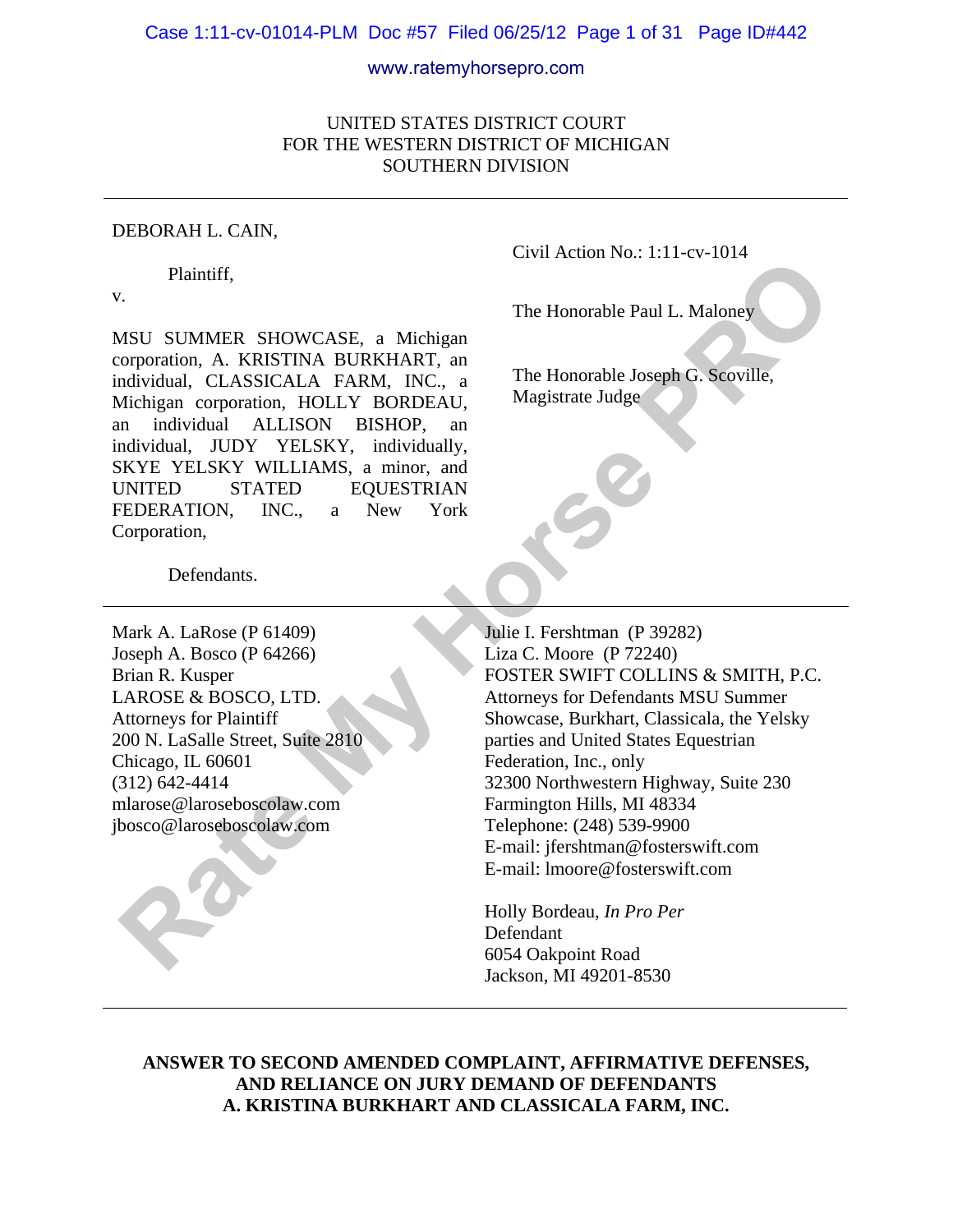# Case 1:11-cv-01014-PLM Doc #57 Filed 06/25/12 Page 2 of 31 Page ID#443 www.ratemyhorsepro.com

Defendants A. Kristiina Burkhart and Classicala Farm, Inc., by their attorneys FOSTER, SWIFT, COLLINS & SMITH, P.C., for their Answer to plaintiff's Second Amended Complaint, state as follows:

#### **I. JURISDICTION AND VENUE**

1. Defendants neither admit nor deny the allegations as they are not allegations of fact but, rather, conclusions of law for which no answer is required. Further answering, defendants neither admit nor deny the allegations pertaining to the factual underpinnings of diversity of citizenship as they are presently without sufficient knowledge and information to form a belief as to the truth thereof but leave plaintiff to her proofs.

2. Defendants deny that they engaged in any improper, wrongful, or unlawful acts at the referenced location or at any location as such allegations are false. Defendants deny that they engaged in any actions that resulted in an injury to plaintiff. However, defendants admit only that plaintiff was injured on the grounds of the MSU Pavilion for Agriculture and Livestock Education, which is located at 4301 Farm Lane, East Lansing, Michigan. **Rate of the U.S. In the U.S. In the U.S. In the U.S. In the U.S. Interest of the U.S. Incrementations** and the studies of act but, rather, conclusions of law for which no answer is required. Further answering efendants ne

3. Defendants neither admit nor deny the allegations in paragraph 3 as they state conclusions of law, not allegations of fact, for which no answer is required. Further answering, Defendants neither admit nor deny the allegations as defendants are presently without sufficient knowledge and information to form a belief as to the truth but leave plaintiff to her proofs.

#### **II. PARTIES**

4. Defendants neither admit nor deny the allegations as they are without sufficient knowledge and information to form a belief as to the truth thereof but leave plaintiff to her proofs.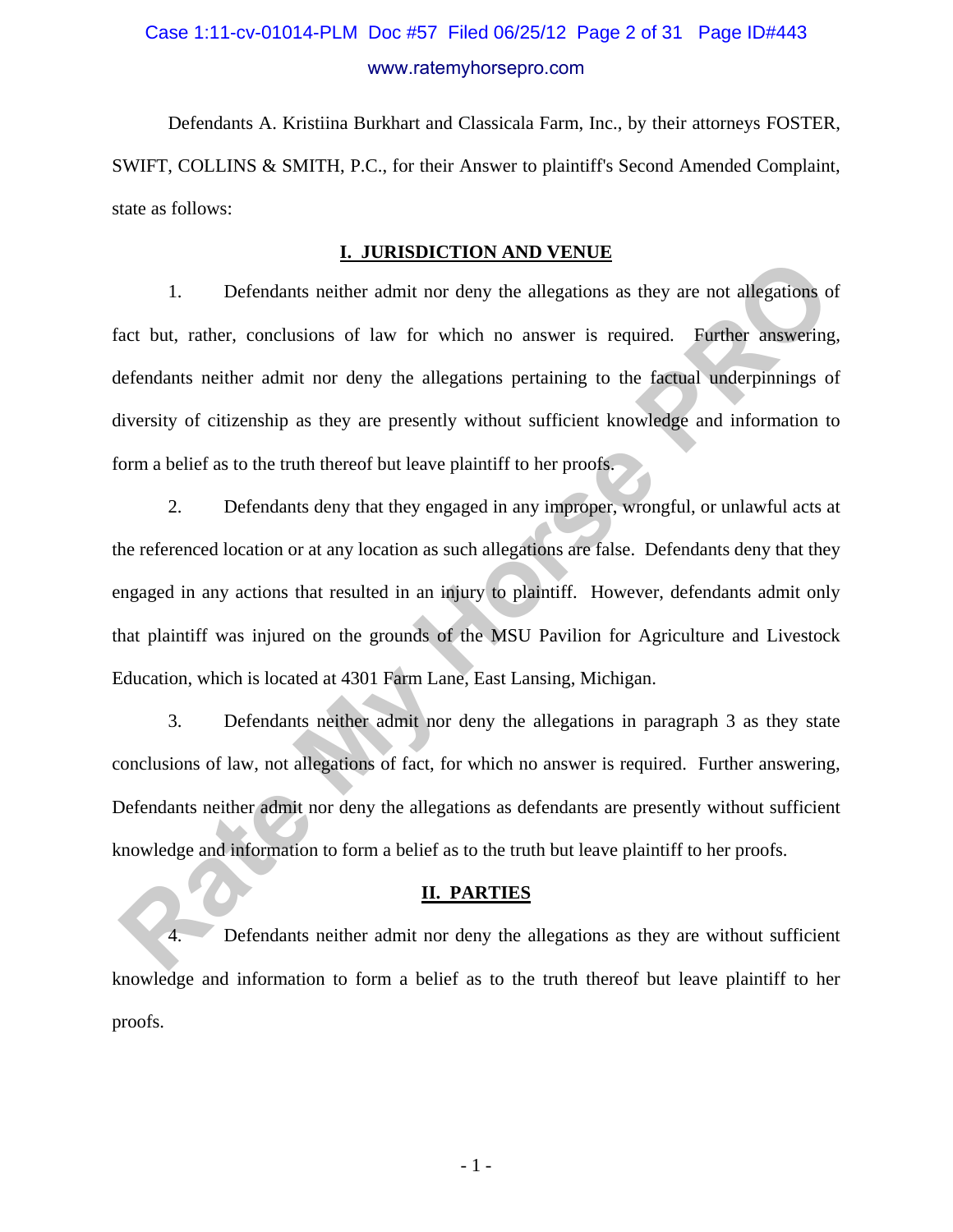# Case 1:11-cv-01014-PLM Doc #57 Filed 06/25/12 Page 3 of 31 Page ID#444 www.ratemyhorsepro.com

5. Defendants neither admit nor deny the allegations as they are without sufficient knowledge and information to form a belief as to the truth thereof and because these allegations are not directed to these defendants but leave plaintiff to her proofs.

6. Defendant denies the allegations as they are false as to Ms. Burkhart.

7. Defendants admit that Classicala Farm, Inc., was a Michigan corporation [ID No. 133661] and is in the process of being formally reinstated as a Michigan corporation.

8. Defendants neither admit nor deny the allegations as they are without sufficient knowledge and information to form a belief as to the truth thereof but leave plaintiff to her proofs.

9. Defendants neither admit nor deny the allegations as they are without sufficient knowledge and information to form a belief as to the truth thereof but leave plaintiff to her proofs. Extension velocies de anguatons as they are those at to final Extensional Constrainers of the anguatons as the procedus of the figure corporation [ID No. 33661] and is in the process of being formally reinstated as a Michi

10. Upon information and belief, defendants admit that Skye Yelsky Williams resides at the referenced address and is a citizen of Ohio.

11. Upon information and belief, defendants admit that Judy Yelsky resides at the referenced address and is a citizen of Ohio.

12. Defendants neither admit nor deny the allegations as they are without sufficient knowledge and information to form a belief as to the truth thereof but leave plaintiff to her proofs.

#### **III. COMMON ALLEGATIONS**

13. Defendants admit only that Ms. Burkhart owned and managed Classicala Farm, Inc., with the assistance of others working at the farm who were involved in training of horses and instructing riders; defendants deny the allegations to the extent that they suggest or infer that Ms. Burkhart personally trained horses or instructed riders as such allegations are false.

- 2 -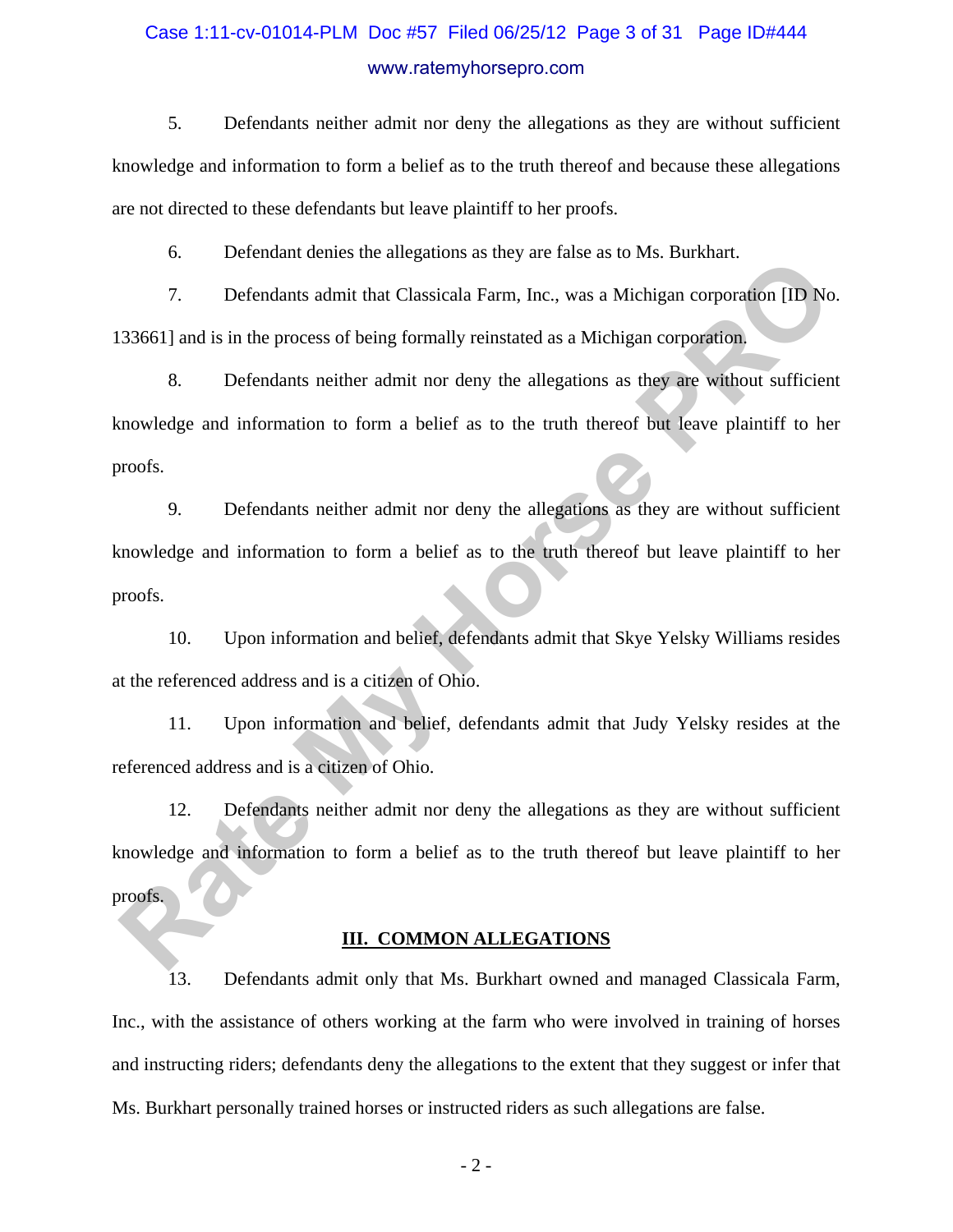# Case 1:11-cv-01014-PLM Doc #57 Filed 06/25/12 Page 4 of 31 Page ID#445 www.ratemyhorsepro.com

14. Defendants admit that they would enter and/or exhibit horses that they bred and trained. However, defendants deny the allegations as they suggest that that Classicala Farm. Inc., boarded outside horses or submitted outside, non-owned horses to horse shows as such allegations are false.

15. Defendants admit that they would enter and/or exhibit horses that they bred and trained. However, defendants deny the allegations as they suggest that that Classicala Farm. Inc., boarded outside horses or submitted outside, non-owned horses to horse shows as such allegations are false. Incomes are nast.<br> **Rate Associates** and the state and the state and the state and the state and the state and the state and the state and the state and the state and the state and the state and the state of the state and

16. Defendants admit only that they trained, showed, marketed, and sold horses owned by defendants. However, defendants deny the remaining allegations as they are false. Others gave lessons on and off of the property.

17. Defendants admit only that they entered riders in horse show events and that they trained, showed, marketed, and sold horses owned by defendants. However, defendants deny the remaining allegations as they are false; others gave lessons on and off of the property.

18. Defendants admit only that the horse at issue was owned by Classicala Farm, Inc., a Michigan corporation [ID No. 133661] that is in the process of being formally reinstated.

19. Defendants deny the allegations as they are false.

20. Defendants deny the allegations as they are false.

21. Defendants deny the allegations as they are false.

22. Defendants deny the allegations as they are false.

23. Defendants deny the allegations as they are false.

24. Defendants deny the allegations as they are false.

25. Defendants neither admit nor deny the allegations as they state conclusions of law as to "agent, servant, and/or employee" and therefore require no answer.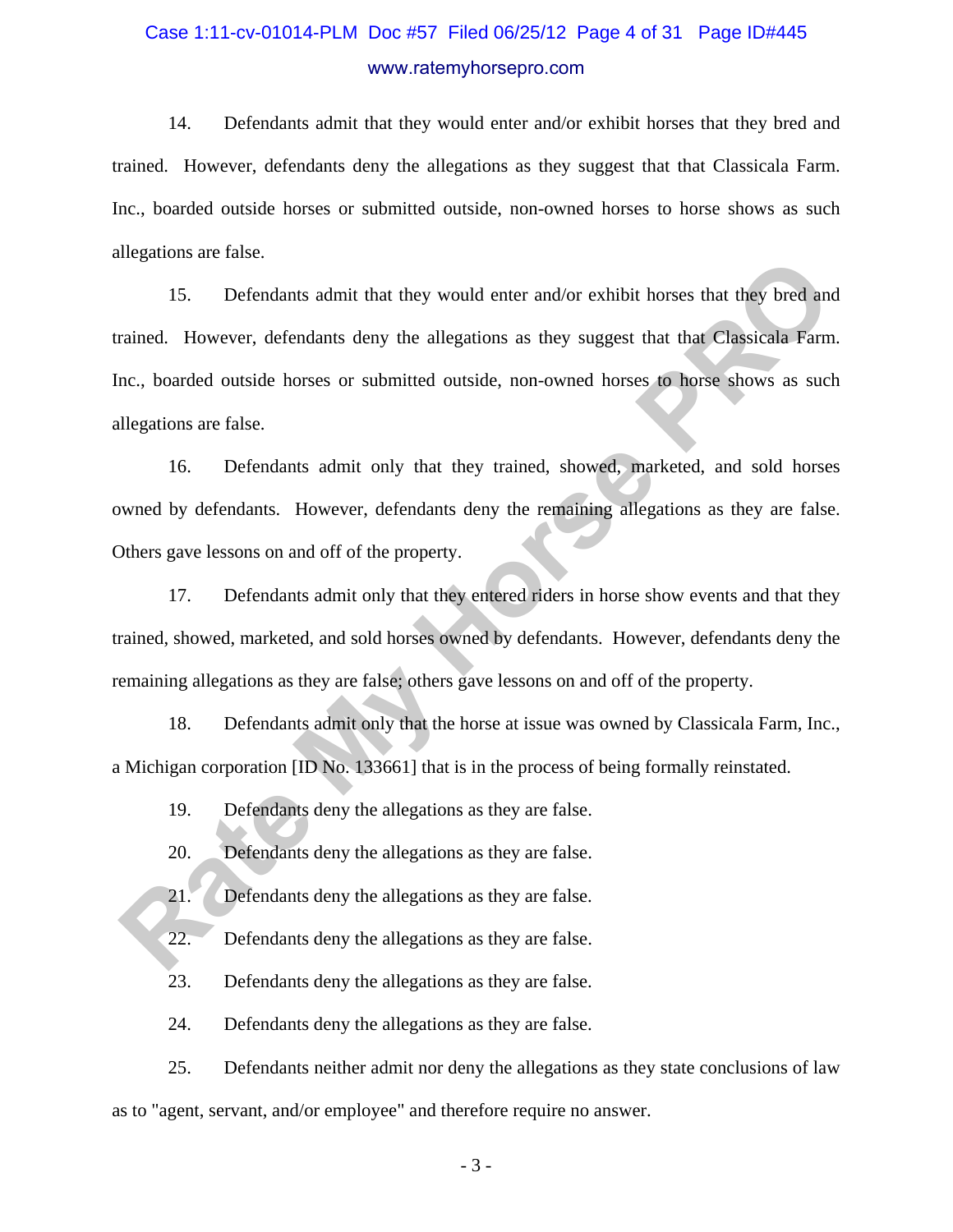# Case 1:11-cv-01014-PLM Doc #57 Filed 06/25/12 Page 5 of 31 Page ID#446 www.ratemyhorsepro.com

26. Defendants admit only that Holly Bordeau and Allison Bishop were employed by Classicala Farm, Inc. Defendants deny that Ms. Bordeau or Ms. Bishop were controlled, instructed, directed, or supervised at all times by Classicala Farm, Inc., or by Ms. Burkhart as such allegations are false.

27. Defendants neither admit nor deny the allegations as they state conclusions of law as to "agent, servant, and/or employee" and therefore require no answer. Defendants admit, however, that Ms. Bordeau trained the mare at issue, with some assistance of Allison Bishop.

28. Defendants neither admit nor deny the allegations as they state conclusions of law as to "agent, servant, and/or employee" and therefore require no answer. Defendants deny the allegations regarding Ms. Bordeau's alleged work as a riding instructor of Ms. Yelsky Williams as the allegations are false; defendant Skye Yelsky Williams was instructed by Allison Bishop. 27. Defendants neither admit nor deny the allegations as they state conclusions of law<br>12. Defendants neither admit nor deny the allegations as they state conclusions of law<br>18. Is <sup>n</sup>agent, servant, and/or employee" and t

29. Defendants admit only that a horse show called the "MSU Summer Showcase" took place at Michigan State University during the referenced time frame. However, defendants, upon information and belief, understand that the show was only called this name and do not know specifically who organized the show.

30. Defendants admit that show management required persons to sign an entry form and admit that a copy is attached as Exhibit A. However, defendants do not know if the requirement originated solely from show management. Defendants submit that the terms of the document speak for themselves.

31. Defendants deny the allegations as they are false. In fact, Skye Yelsky Williams was entered in the Arabian Hunter Pleasure JTR 13 & Under class at the MSU Summer Showcase Horse riding the mare "A Kalisto Baceo." Nobody entered the horse to compete in a "Half Arabian" class as the mare was a purebred Arabian. Defendants admit only that defendant

- 4 -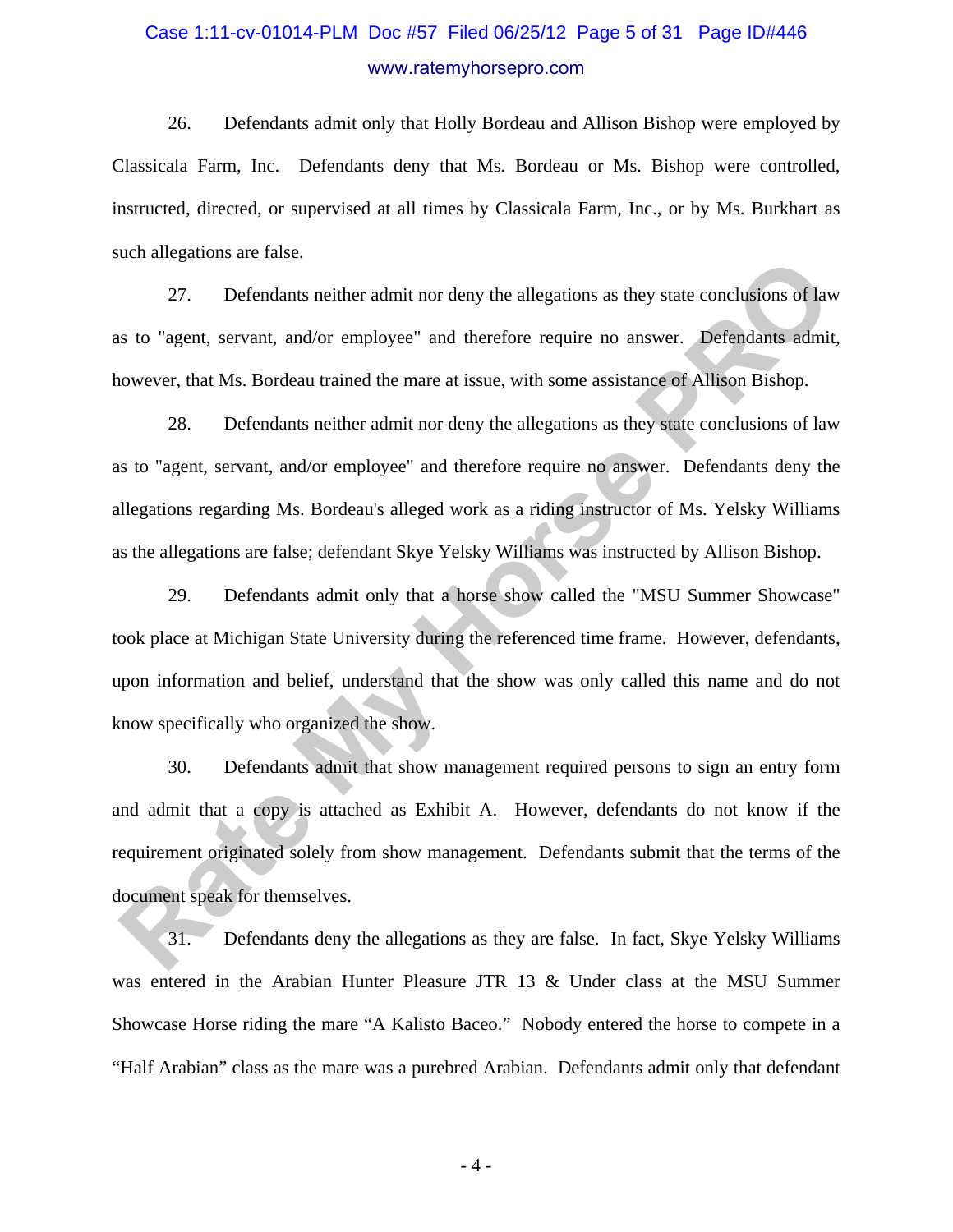# Case 1:11-cv-01014-PLM Doc #57 Filed 06/25/12 Page 6 of 31 Page ID#447 www.ratemyhorsepro.com

Burkhart caused to be executed a show entry form for the mare "A Kalisto Baceo" that entered the mare in horse show events at the MSU Summer Showcase.

32. Defendants submit that the terms of the horse show entry form, as presented and as executed, speak for themselves; defendants do not accept, and reserve the right to challenge, any interpretation of the meaning of the document referenced by plaintiff. Defendants deny the allegations regarding the show class as they are false; in fact, Skye Yelsky Williams was entered in the Arabian Hunter Pleasure JTR 13 & Under class at the MSU Summer Showcase Horse riding the mare "A Kalisto Baceo." Nobody entered the horse to compete in a "Half Arabian" class at any show as the mare was a purebred Arabian.

33. Defendants submit that the terms of the horse show entry form, as presented and as executed, speak for themselves; defendants do not accept, and reserve the right to challenge, any interpretation of the meaning of the document referenced by plaintiff. Defendants deny the allegations regarding the show class as they are false; in fact, Skye Yelsky Williams was entered in the Arabian Hunter Pleasure JTR 13 & Under class at the MSU Summer Showcase Horse riding the mare "A Kalisto Baceo." Nobody entered the horse to compete in a "Half Arabian" class as the mare was a purebred Arabian. Further, defendants admit that the form states that "Holly Bordeau" was the horse's trainer and rider in certain events. Revealed speak for distinctively electronial of interesty distinctively distinct the repair of controllating<br>any interpretation of the meaning of the document referenced by plaintiff. Defendants deny the<br>dilegations regard

34. Defendants submit that the terms of the horse show entry form, as presented and as executed, speak for themselves; defendants do not accept, and reserve the right to challenge, any interpretation of the meaning of the document referenced by plaintiff. Defendants deny the allegations regarding the show class as they are false; in fact, Skye Yelsky Williams was entered in the Arabian Hunter Pleasure JTR 13 & Under class at the MSU Summer Showcase Horse riding the mare "A Kalisto Baceo." Nobody entered the horse to compete in a "Half Arabian" class as the mare was a purebred Arabian.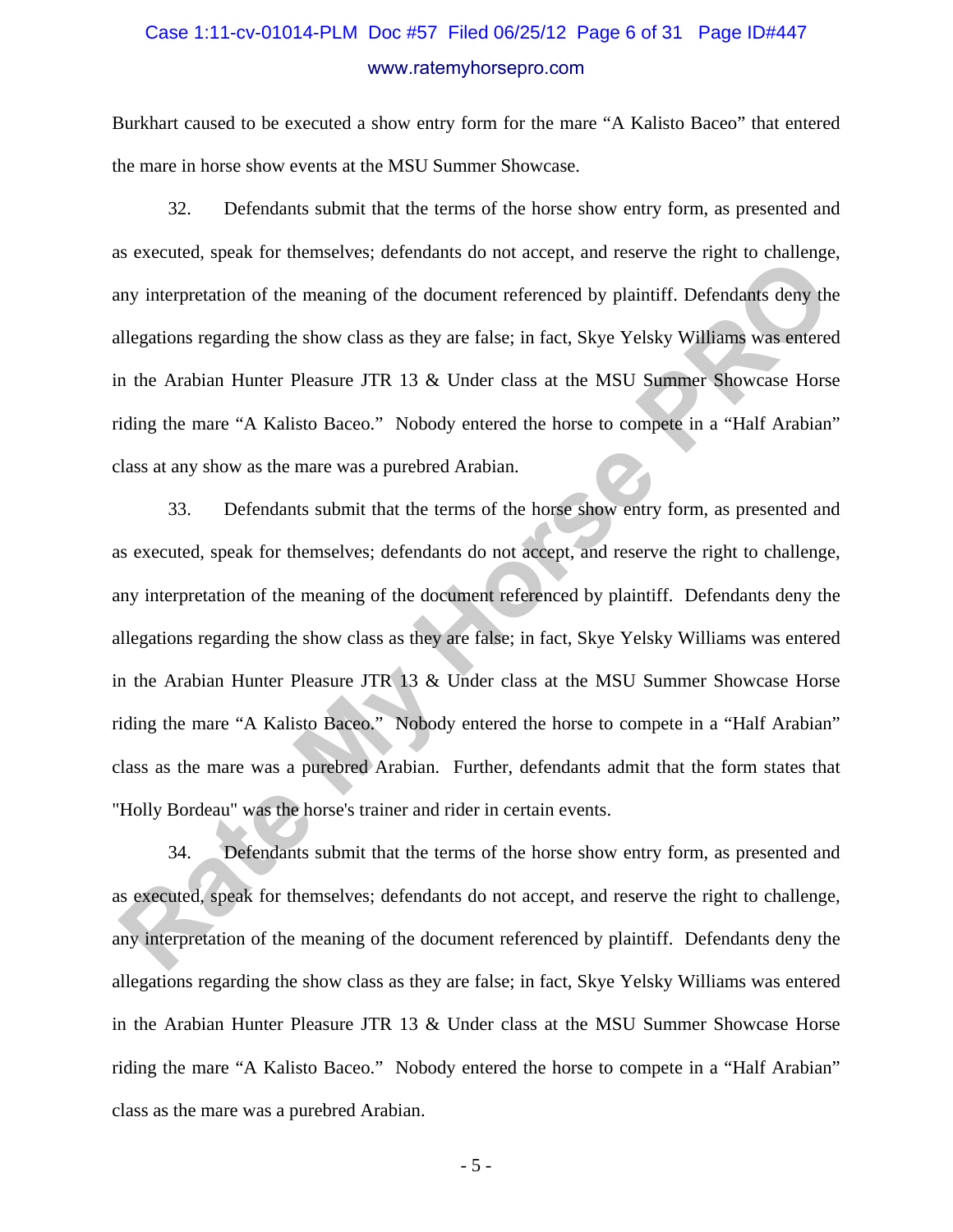# Case 1:11-cv-01014-PLM Doc #57 Filed 06/25/12 Page 7 of 31 Page ID#448 www.ratemyhorsepro.com

35. Defendants submit that the terms of the horse show entry form, as presented and as executed, speak for themselves; defendants do not accept, and reserve the right to challenge, any interpretation of the meaning of the document referenced by plaintiff. Defendants neither admit nor deny the allegations regarding Mrs. Yelsky's execution of the show entry form as they are presently without sufficient knowledge and information to form a belief as to the truth thereof but leave plaintiff to her proofs. Defendants admit that Judy Yelsky is the mother of Skye Yelsky Williams. Defendants deny the allegations regarding the show class as they are false; in fact, Skye Yelsky Williams was entered in the Arabian Hunter Pleasure JTR 13 & Under class at the MSU Summer Showcase Horse riding the mare "A Kalisto Baceo." Nobody entered the horse to compete in a "Half Arabian" class as the mare was a purebred Arabian.

36. Defendants admit that they provided the saddle, girth, martingale, saddle pad, bit, and bridle. Defendants, upon information and belief, deny that Holly Bordeau and/or Allison Bishop provided the equipment but submit that they may have adjusted it during the horse show.

37. Defendants neither admit nor deny the allegations as they state conclusions of law as to "agent, servant, and/or employee" and therefore require no answer. Further, in regard to the allegations of who saddled and bridled the horse at issue on the day of the incident, defendants neither admit nor deny the allegations as they are without sufficient knowledge and information to form a belief as to the truth thereof but leave plaintiff to her proofs. Finally, defendants deny the allegations regarding the show class as they are false; in fact, the horse was entered in the Arabian Hunter Pleasure JTR 13 & Under class at the MSU Summer Showcase Horse Show. Nobody entered the horse to compete in a "Half Arabian" class as the mare was a purebred Arabian. Ratin for early are tanguitons regularing ratio. Testay 3 selection of the allow etary fourt to tanguing represently without sufficient knowledge and information to form a belief as to the truthereof but leave plaintiff to

38. Defendants admits only that Skye Yelsky Williams rode the horse "A Kalisto Baceo" at the MSU Summer Showcase. Defendant denies the remaining allegations as they are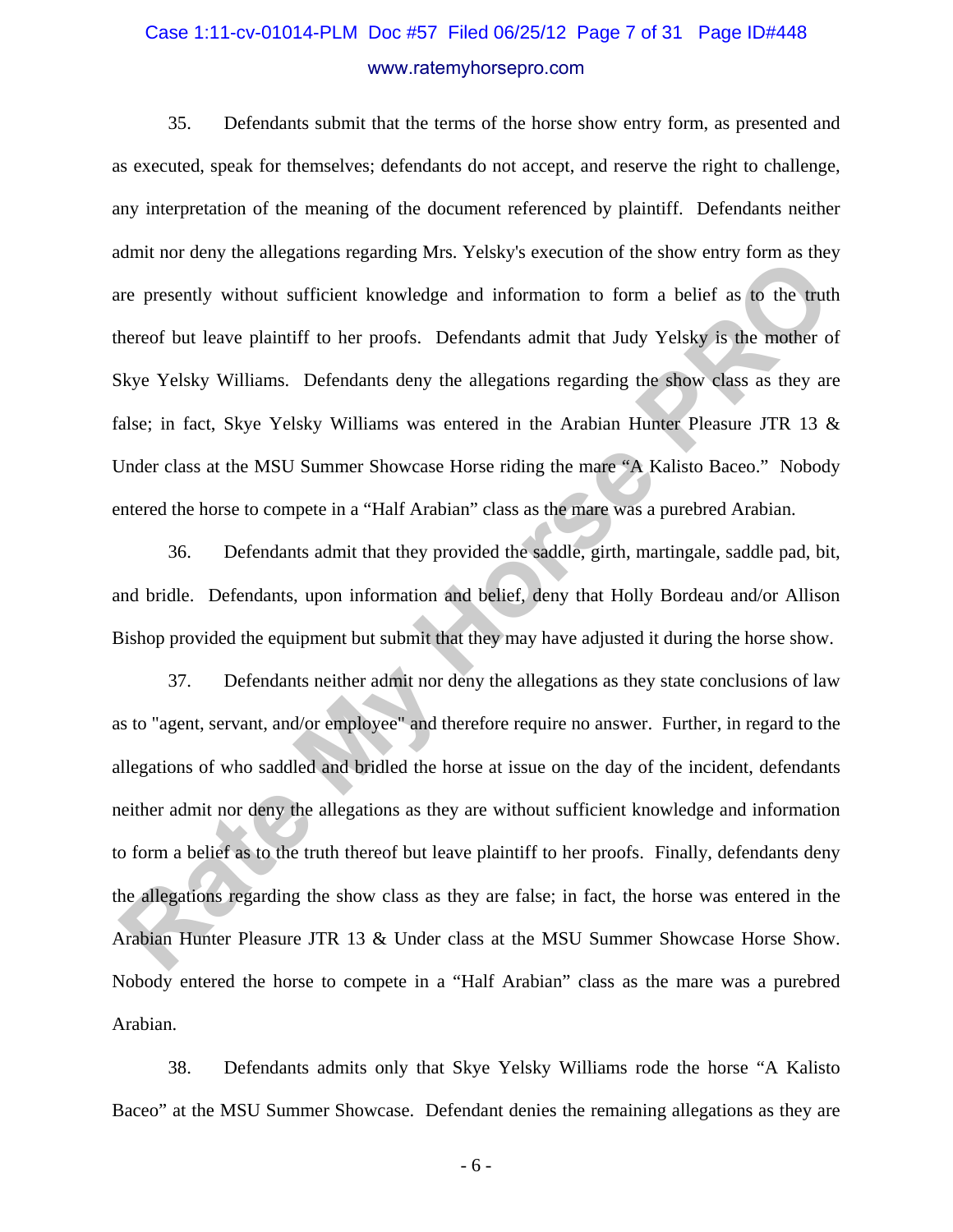# Case 1:11-cv-01014-PLM Doc #57 Filed 06/25/12 Page 8 of 31 Page ID#449 www.ratemyhorsepro.com

false; the horse at issue was entered in the Arabian Hunter Pleasure JTR 13 & Under class at the MSU Summer Showcase, not a Half-Arabian class. The mare was a purebred Arabian.

39. Defendants deny the allegations as they are false. Further, the horse at issue was entered in the Arabian Hunter Pleasure JTR 13 & Under class at the MSU Summer Showcase, not a Half-Arabian class.

40. Defendants neither admit nor deny the allegations as they do not pertain to these defendants and as they are without sufficient knowledge and information to form a belief as to the truth thereof.

41. Defendants admit that plaintiff was a judge at the referenced horse show. However, defendants neither admit nor deny the remaining allegations as to whether plaintiff judged an unrelated Half-Arabian class as defendants are without sufficient knowledge and information to form a belief as to the truth thereof but leave plaintiff to her proofs. Defendants submit that the alleged incident did not occur during a Half-Arabian class.

42. Defendants deny the allegations as they are false. Defendant Skye Yelsky Williams rode the horse "A Kalisto Baceo" in the Arabian Hunter Pleasure JTR 13 & Under class at the MSU Summer Showcase, not a Half-Arabian class. Defendants deny that Skye Yelsky Williams competed at the show on the referenced horse in a Half Arabian class as such allegations are false. Defendants admit that Ms. Yelsky Williams, while riding the horse at issue, entered the arena for the Arabian Hunter Pleasure JTR 13 & Under class. Exterior in the Fational Houter Fractator 3 FM F3 C clubes class to the False Columner Showcase<br>
AD. Defendants neither admit nor deny the allegations as they do not pertain to these<br>
Efendants and as they are without suff

43. Defendants neither admit nor deny the allegations as they are without sufficient knowledge and information to form a belief as to the truth thereof but leave plaintiff to her proofs. However, defendants deny the allegations that the horse was improperly equipped with a bit or that the selected bit was unsuitable for this particular horse as such allegations are false.

44. Defendants deny the allegations as they are false.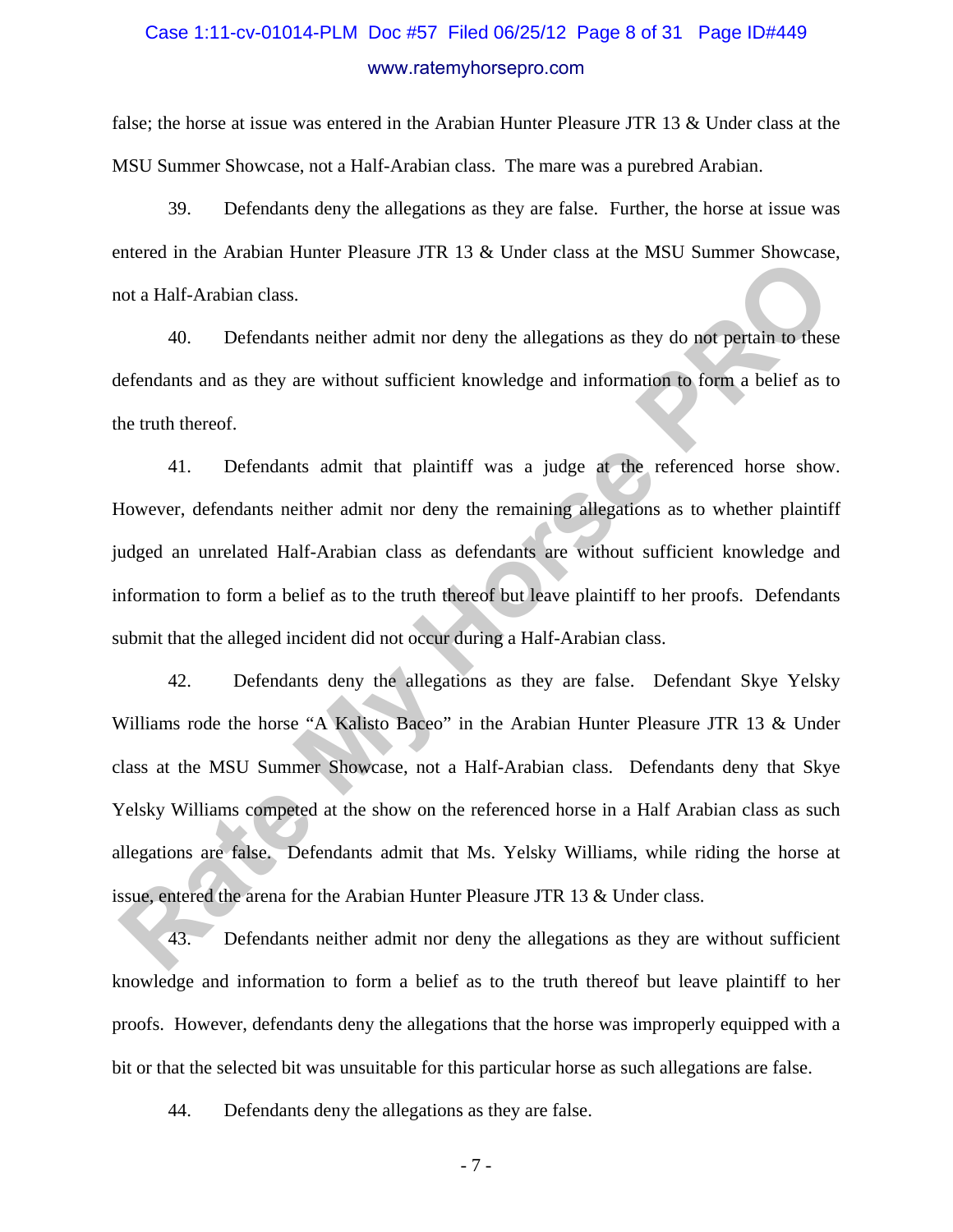# Case 1:11-cv-01014-PLM Doc #57 Filed 06/25/12 Page 9 of 31 Page ID#450 www.ratemyhorsepro.com

45. Defendants deny the allegations as they are false.

46. Defendants deny the allegations as they are false.

47. Defendants deny the allegations as they are false. Defendants neither admit nor deny the allegations regarding plaintiff's alleged injuries as they are without sufficient knowledge and information to form a belief as to the truth thereof but leave plaintiff to her proofs. Defendants deny that they are liable for any alleged damages.

48. Defendants neither admit nor deny the allegations contained in paragraph 48, referring to "as a direct and proximate result" as they are not allegations of fact but rather conclusions of law for which no answer is required. Further, defendants neither admit nor deny the allegations regarding plaintiff's alleged damages and losses as defendants are without sufficient knowledge and information to form a belief as to the truth thereof but leave plaintiff to her proofs. Defendants deny the allegations as they are false to the extent that they state, suggest, or infer that these defendants are liable for any alleged damages, breached any duty owed to the plaintiff and/or that these defendants are liable in any way. **Rate Assumption** and information to form a belief as to the truth thereof but leave plaintiff to he<br> **Rate My Horse Properties** and they are liable for any alleged damages.<br>
48. Defendants neither admit nor deny the alleg

### **COUNT I MSU SUMMER SHOWCASE - NEGLIGENCE**

49. Defendants adopt by reference their answers to paragraphs 1 through 48 of the Second Amended Complaint as if fully set forth herein.

50. Defendants neither admit nor deny the allegations in paragraph 50 of the Second Amended Complaint as they are asserted against a different party, MSU Summer Showcase, and, as pled, have no application to these defendants.

51. Defendants neither admit nor deny the allegations in paragraph 51 of the Second Amended Complaint, including sub-parts (a) through (e), as they are asserted against a different party, MSU Summer Showcase, and, as pled, have no application to these defendants.

- 8 -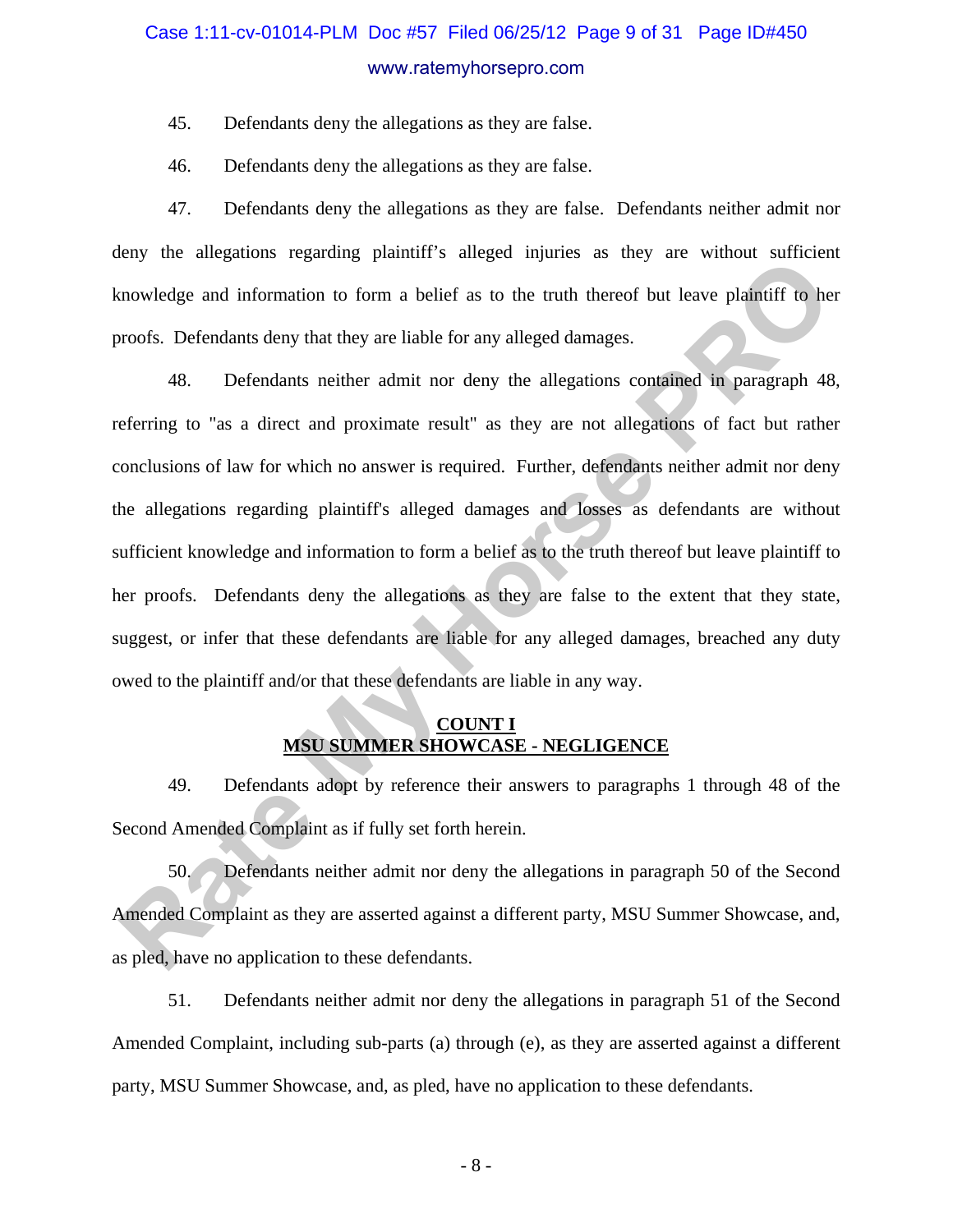# Case 1:11-cv-01014-PLM Doc #57 Filed 06/25/12 Page 10 of 31 Page ID#451 www.ratemyhorsepro.com

52. Defendants neither admit nor deny the allegations in paragraph 52 of the Second Amended Complaint as they are asserted against a different party, MSU Summer Showcase, and, as pled, have no application to these defendants.

WHEREFORE, defendants A. Kristiina Burkhart and Classicala Farm, Inc., respectfully request that this Honorable Court enter an Order dismissing the plaintiff's Second Amended Complaint in its entirety and awarding these defendants their court costs, including attorney fees.

### **COUNT II MSU SUMMER SHOWCASE - EQUINE ACTIVITY LIABILITY ACT**

53. Defendants adopt by reference their answers to paragraphs 1 through 53 of the Second Amended Complaint as if fully set forth herein.

54. Defendants neither admit nor deny the allegations in paragraph 54 of the Second Amended Complaint as they are asserted against a different party, MSU Summer Showcase, and, as pled, have no application to these defendants.

55. Defendants neither admit nor deny the allegations in paragraph 55 of the Second Amended Complaint as they are asserted against a different party, MSU Summer Showcase, and, as pled, have no application to these defendants.

56. Defendants neither admit nor deny the allegations in paragraph 56 of the Second Amended Complaint as they are asserted against a different party, MSU Summer Showcase, and, as pled, have no application to these defendants. **Rate Constrainers** 71: National Darkane and Causatean Funn, new, respectively, approach that this Honorable Court enter an Order dismissing the plaintiff's Second Amended<br>Complaint in its entirety and awarding these defen

57. Defendants neither admit nor deny the allegations in paragraph 57 of the Second Amended Complaint as they are asserted against a different party, MSU Summer Showcase, and, as pled, have no application to these defendants.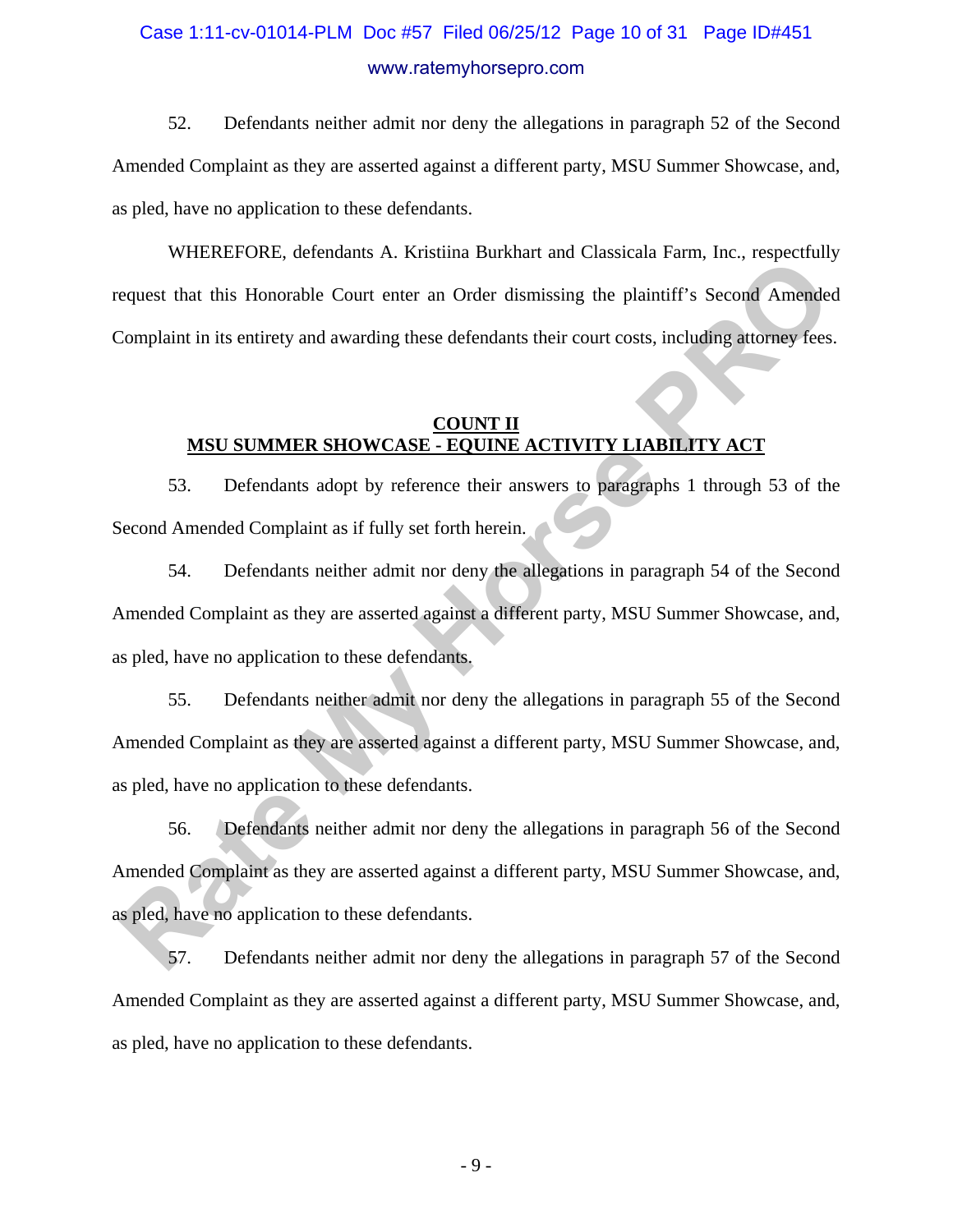# Case 1:11-cv-01014-PLM Doc #57 Filed 06/25/12 Page 11 of 31 Page ID#452 www.ratemyhorsepro.com

58. Defendants neither admit nor deny the allegations in paragraph 58 of the Second Amended Complaint, including sub-parts (a) through (e), as they are asserted against a different party, MSU Summer Showcase, and, as pled, have no application to these defendants.

59. Defendants neither admit nor deny the allegations in paragraph 59 of the Second Amended Complaint as they are asserted against a different party, MSU Summer Showcase, and, as pled, have no application to these defendants..

WHEREFORE, defendants A. Kristiina Burkhart and Classicala Farm, Inc., respectfully request that this Honorable Court enter an Order dismissing the plaintiff's Second Amended Complaint in its entirety and awarding these defendants their court costs, including attorney fees.

### **COUNT III A. KRISTINA BURKHART - NEGLIGENCE**

60. Defendants adopt by reference their answers to paragraphs 1 through 59 of the Second Amended Complaint as if fully set forth herein.

61. Defendants neither admit nor deny the allegations contained in paragraph 61, referring to alleged duties, as they are not allegations of fact but rather conclusions of law for which no answer is required. Further answering, defendants deny the allegations as they are false to the extent that they state, suggest, or infer that defendants, or either of them, violated any legal duties. **Rate Complaint as they are asserted against a different party, MSU Summer Showcase, and<br>spled, have no application to these defendants..**<br>WHEREFORE, defendants A. Kristiina Burkhart and Classicala Farm, Inc., respectfully

62. Defendants deny the allegations, including sub-parts (a) through (h), as they are false. Further, defendants specifically object to the vague reference in paragraph 62(h) to defendants being "*otherwise negligent*" as it lacks specificity and fails to state a claim; defendants demand that this reference be stricken.

63. Defendants neither admit nor deny the allegations contained in paragraph 63, referring to "[a]s a direct and proximate result of one or more of the foregoing negligent acts and/or omissions of defendant" as they are not allegations of fact but rather conclusions of law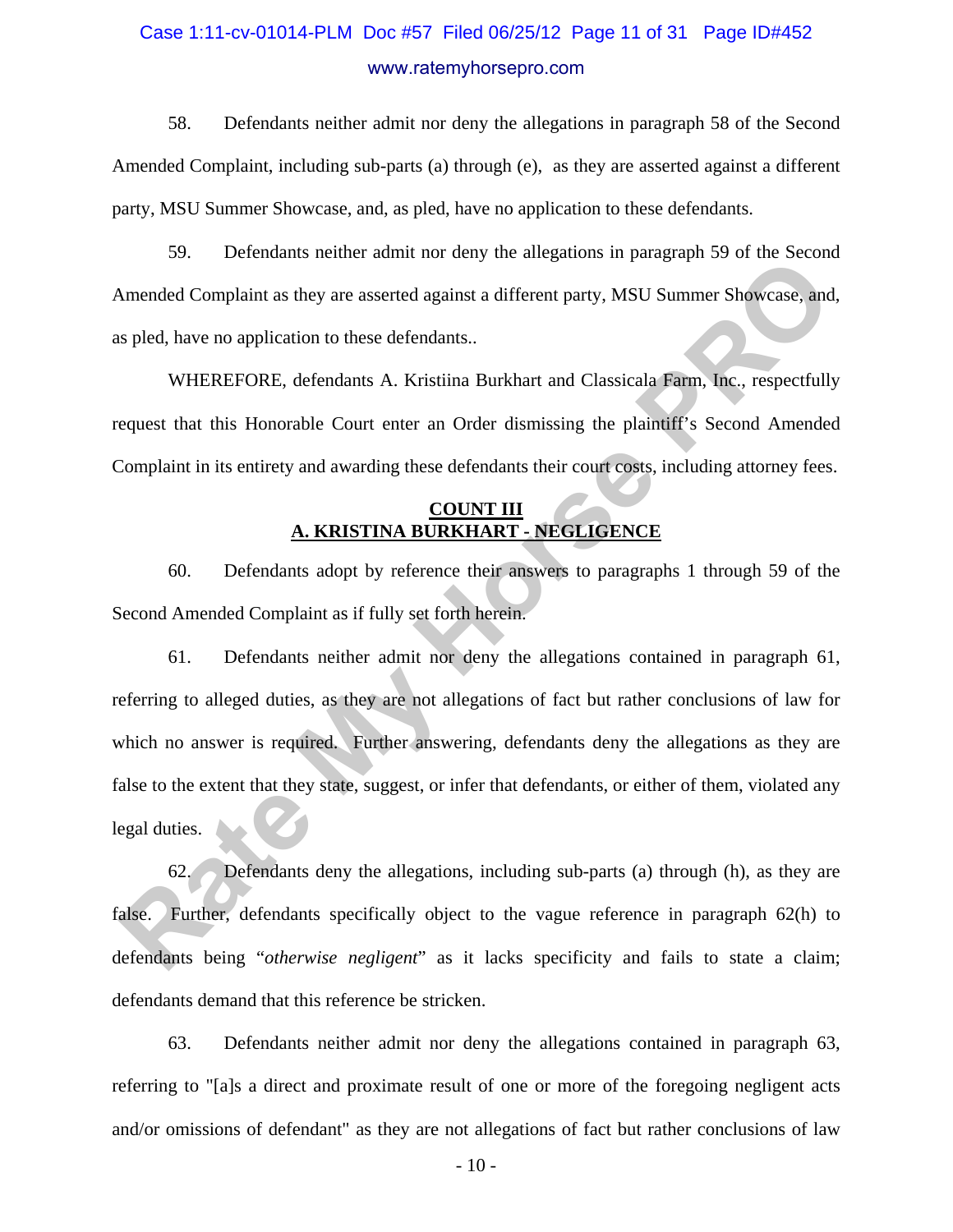# Case 1:11-cv-01014-PLM Doc #57 Filed 06/25/12 Page 12 of 31 Page ID#453 www.ratemyhorsepro.com

for which no answer is required. Further answering, defendants deny the allegations as they are false to the extent that they state, suggest, or infer that defendants violated any legal duties or committed any negligent or unlawful acts or omissions. Finally, defendants neither admit nor deny the allegations regarding plaintiff's alleged damages as defendants are without sufficient knowledge and information to form a belief as to the truth thereof but leave plaintiff to her proofs; defendants deny the allegations as they are false to the extent that they state, suggest, or infer that defendants are liable for any alleged damages, breached any duty owed to the plaintiff and/or that defendants, or either of them, are liable in any way. raty are unegations regarding plumints analysed womings as obtendants are rational starterial<br>transformation to form a belief as to the truth thereof but leave plaintiff to he<br>proofs; defendants are liable for any alleged

WHEREFORE, defendants A. Kristiina Burkhart and Classicala Farm, Inc., respectfully request that this Honorable Court enter an Order dismissing the plaintiff's Second Amended Complaint in its entirety and awarding these defendants their court costs, including attorney fees.

### **COUNT IV A. KRISTINA BURKHART - EQUINE ACTIVITY LIABILITY ACT**

64. Defendants adopt by reference their answers to paragraphs 1 through 63 of the Second Amended Complaint as if fully set forth herein.

65. Defendants deny the allegations as they are false.

66. Defendants neither admit nor deny the allegations contained in paragraph 66, referring to alleged provisions of the Michigan Equine Activity Liability Act as they are not allegations of fact but rather conclusions of law for which no answer is required. Further answering, defendants submit that the terms and provisions of the Act, MCL § 691.1665(a) or others, speak for themselves. Defendants deny that MCL § 691.1665(a) applies to these defendants, anyhow, since these defendants did not "provide" an equine or equipment to the plaintiff. Defendants deny the allegations that the equipment placed on the horse at issue was, in any way, "faulty" or that defendants knew or should have known of a "fault," as such allegations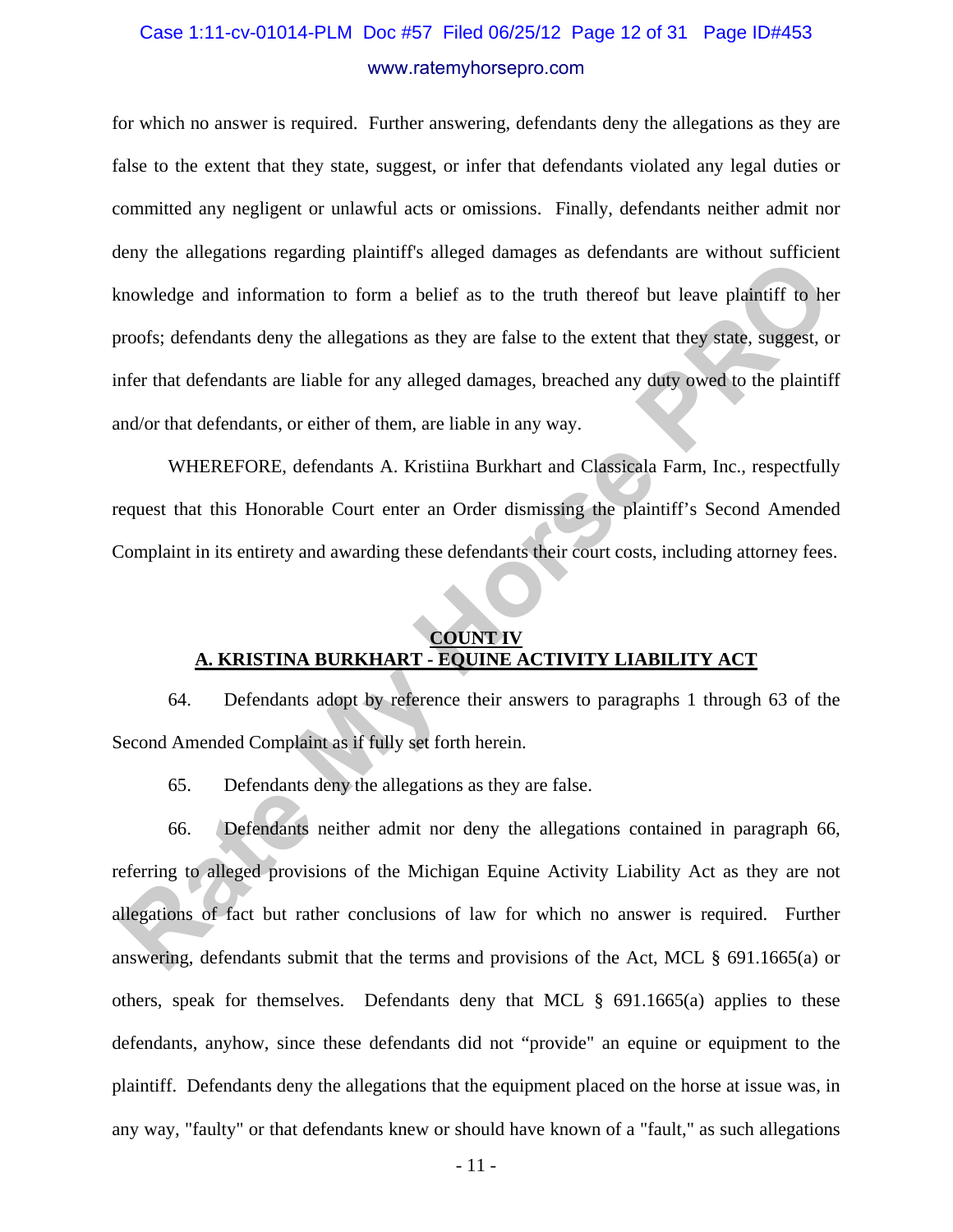# Case 1:11-cv-01014-PLM Doc #57 Filed 06/25/12 Page 13 of 31 Page ID#454 www.ratemyhorsepro.com

are false. Finally, defendants do not accept and consequently reserve the right to challenge any interpretation of the meaning or application of MCL § 691.1665(a) raised by plaintiff now and/or in the future.

67. Defendants deny the allegations as they are false.

68. Defendants neither admit nor deny the allegations contained in paragraph 68, referring to alleged provisions of the Michigan Equine Activity Liability Act, as they are not allegations of fact but rather conclusions of law for which no answer is required. Further answering, defendants submit that the terms and provisions of the Act, MCL § 691.1665(b) or others, speak for themselves. Defendants deny that MCL § 691.1665(b) applies to these defendants, anyhow, since these defendants did not "provide" an equine to the plaintiff. Defendants deny the allegations that the equipment placed on the horse at issue was, in any way, "faulty" or that defendants knew or should have known of a "fault," as such allegations are false. Finally, defendants do not accept and consequently reserve the right to challenge any interpretation of the meaning or application of MCL § 691.1665(b) raised by plaintiff now and/or in the future. or. Locustania ocuy no ame<sub>gation</sub> as any are raise.<br> **Rate My Horse Properties and the Conservant Conservant Conservant Conservant Conservant Conservant Conservant<br>
Illegations of fact but rather conclusions of law for wh** 

69. Defendants deny the allegations as they are false.

70. Defendants neither admit nor deny the allegations contained in paragraph 70, referring to alleged provisions of the Michigan Equine Activity Liability Act, as they are not allegations of fact but rather conclusions of law for which no answer is required. Further answering, defendants submit that the terms and provisions of the Act, MCL § 691.1665(d) or others, speak for themselves. Finally, defendants do not accept and consequently reserve the right to challenge any interpretation of the meaning or application of MCL § 691.1665(d) raised by plaintiff now and/or in the future.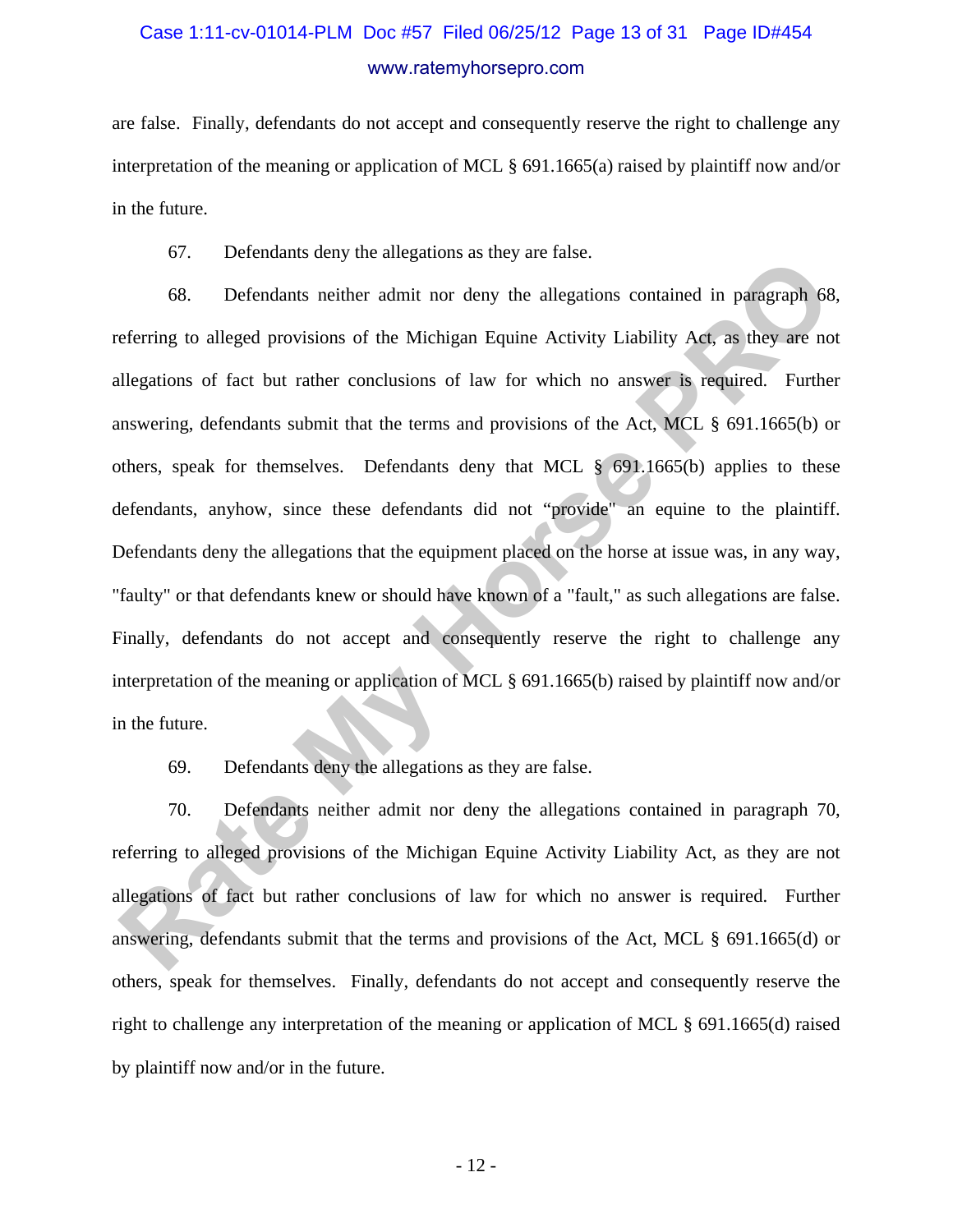# Case 1:11-cv-01014-PLM Doc #57 Filed 06/25/12 Page 14 of 31 Page ID#455 www.ratemyhorsepro.com

71. Defendants deny the allegations, including sub-parts (a) through (h), as they are false. Further, defendants specifically object to the vague reference in paragraph 71(h) to defendants being "*otherwise negligent*" as it lacks specificity and fails to state a claim; defendants demand that this reference be stricken.

72. Defendants neither admit nor deny the allegations contained in paragraph 72, referring to "[a]s a direct and proximate result of one or more of the foregoing negligent acts and/or omissions of defendant" as they are not allegations of fact but rather conclusions of law for which no answer is required. Further answering, defendants deny the allegations as they are false to the extent that they state, suggest, or infer that defendants violated any legal duties or committed any negligent or unlawful acts or omissions. Finally, defendants neither admit nor deny the allegations regarding plaintiff's alleged damages as defendants are without sufficient knowledge and information to form a belief as to the truth thereof but leave plaintiff to her proofs; defendants deny the allegations as they are false to the extent that they state, suggest, or infer that defendants are liable for any alleged damages, breached any duty owed to the plaintiff and/or that defendants, or either of them, are liable in any way. 72. Defendants neither admit in or denotes the subset of extractional in paragraph 72<br>elerring to "[a]s a direct and proximate result of one or more of the foregoing negligent act<br>elerring to "[a]s a direct and proximate r

WHEREFORE, defendants A. Kristiina Burkhart and Classicala Farm, Inc., respectfully request that this Honorable Court enter an Order dismissing the plaintiff's Second Amended Complaint in its entirety and awarding these defendants their court costs, including attorney fees.

### **COUNT V CLASSICALA FARM, INC. - NEGLIGENCE**

73. Defendants adopt by reference their answers to paragraphs 1 through 72 of the Second Amended Complaint as if fully set forth herein.

74. Defendants neither admit nor deny the allegations contained in paragraph 74, referring to alleged duties, as they are not allegations of fact but rather conclusions of law for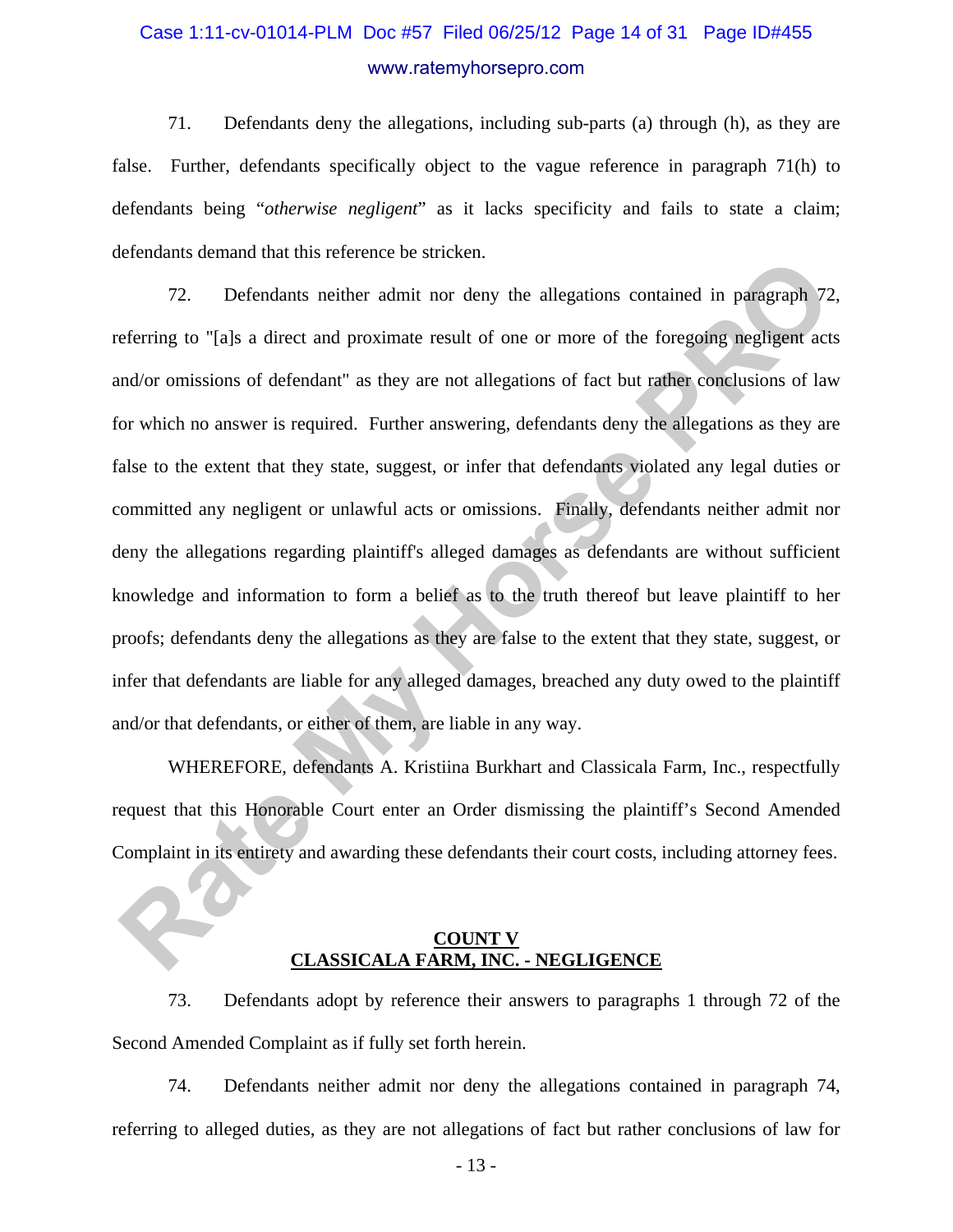# Case 1:11-cv-01014-PLM Doc #57 Filed 06/25/12 Page 15 of 31 Page ID#456 www.ratemyhorsepro.com

which no answer is required. Further answering, defendants deny the allegations as they are false to the extent that they state, suggest, or infer that defendants, or either of them, violated any legal duties.

75. Defendants deny the allegations, including sub-parts (a) through (h), as they are false. Further, defendants specifically object to the vague reference in paragraph 75(h) to defendants being "*otherwise negligent*" as it lacks specificity and fails to state a claim; defendants demand that this reference be stricken.

76. Defendants neither admit nor deny the allegations contained in paragraph 76, referring to "[a]s a direct and proximate result of one or more of the foregoing negligent acts and/or omissions of defendant" as they are not allegations of fact but rather conclusions of law for which no answer is required. Further answering, defendants deny the allegations as they are false to the extent that they state, suggest, or infer that defendants violated any legal duties or committed any negligent or unlawful acts or omissions. Finally, defendants neither admit nor deny the allegations regarding plaintiff's alleged damages as defendants are without sufficient knowledge and information to form a belief as to the truth thereof but leave plaintiff to her proofs; defendants deny the allegations as they are false to the extent that they state, suggest, or infer that defendants are liable for any alleged damages, breached any duty owed to the plaintiff and/or that defendants, or either of them, are liable in any way. 1.5. Detendants ovary are anagemons, increasing suo pais (a) anosga (a), as nosy at<br>alse. Further, defendants specifically object to the vague reference in paragraph 75(b) to<br>felendants being "*otherwise negligent*" as it

WHEREFORE, defendants A. Kristiina Burkhart and Classicala Farm, Inc., respectfully request that this Honorable Court enter an Order dismissing the plaintiff's Second Amended Complaint in its entirety and awarding these defendants their court costs, including attorney fees.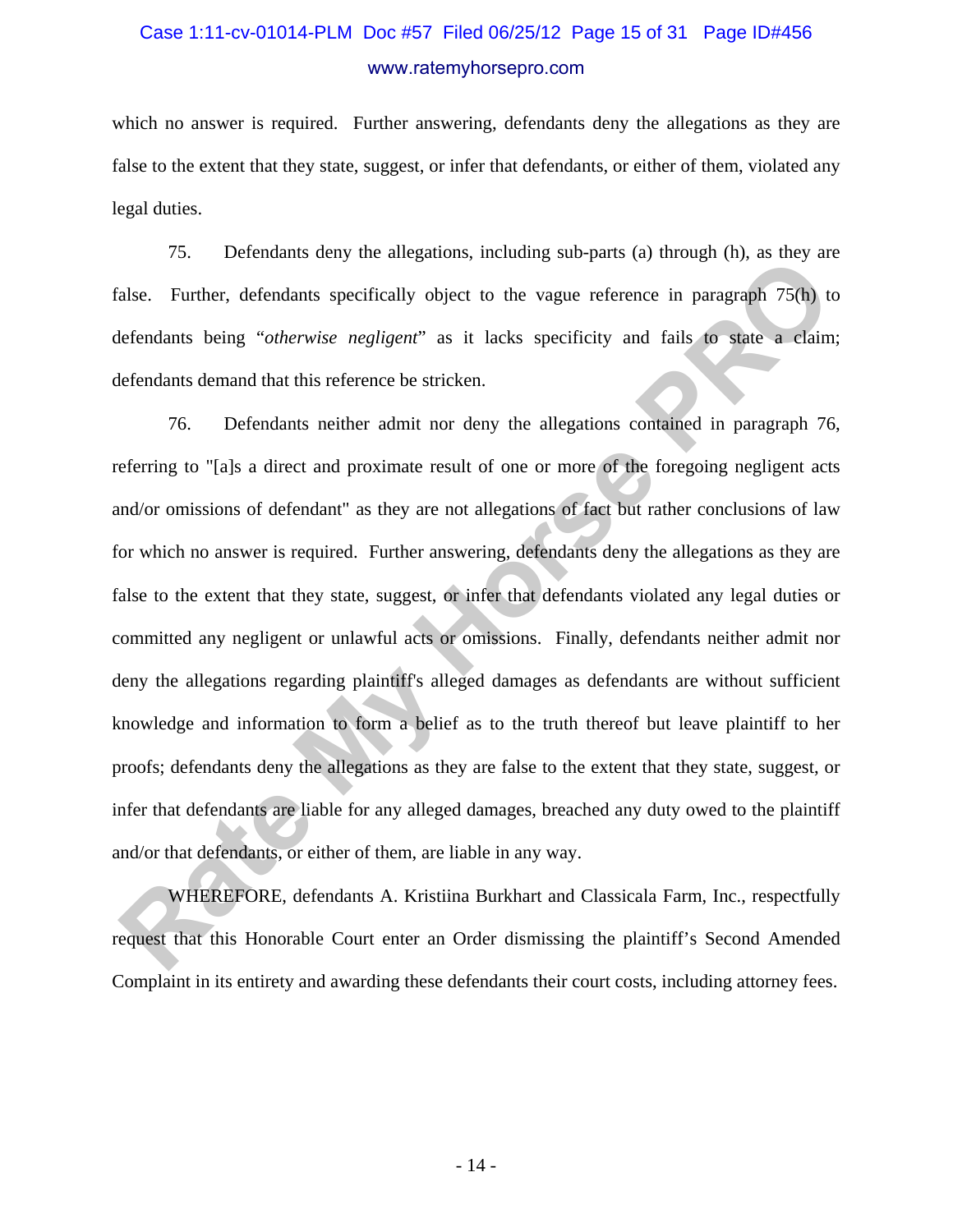### Case 1:11-cv-01014-PLM Doc #57 Filed 06/25/12 Page 16 of 31 Page ID#457

#### www.ratemyhorsepro.com

### **COUNT VI CLASSICALA FARM, INC. - EQUINE ACTIVITY LIABILITY ACT**

77. Defendants adopt by reference their answers to paragraphs 1 through 76 of the Second Amended Complaint as if fully set forth herein.

78. Defendants deny the allegations as they are false.

79. Defendants neither admit nor deny the allegations contained in paragraph 79, referring to alleged provisions of the Michigan Equine Activity Liability Act, as they are not allegations of fact but rather conclusions of law for which no answer is required. Further answering, defendants submit that the terms and provisions of the Act, MCL § 691.1665(a) or others, speak for themselves. Defendants deny that MCL § 691.1665(a) applies to these defendants, anyhow, since these defendants did not "provide" an equine or equipment to the plaintiff. Defendants deny the allegations that the equipment placed on the horse at issue was, in any way, "faulty" or that defendants knew or should have known of a "fault," as such allegations are false. Finally, defendants do not accept and consequently reserve the right to challenge any interpretation of the meaning or application of MCL § 691.1665(a) raised by plaintiff now and/or in the future. 78. Defendants deny the allegations as they are false.<br>
79. Defendants neither admit nor deny the allegations contained in paragraph 79<br>
eferring to alleged provisions of the Michigan Equine Activity Liability Act, as they

80. Defendants deny the allegations as they are false.

81. Defendants neither admit nor deny the allegations contained in paragraph 81, referring to alleged provisions of the Michigan Equine Activity Liability Act, as they are not allegations of fact but rather conclusions of law for which no answer is required. Further answering, defendants submit that the terms and provisions of the Act, MCL § 691.1665(b) or others, speak for themselves. Defendants deny that MCL § 691.1665(b) applies to these defendants, anyhow, since these defendants did not "provide" an equine to the plaintiff. Finally, defendants do not accept and consequently reserve the right to challenge any interpretation of the meaning or application of MCL § 691.1665(b) raised by plaintiff now and/or in the future.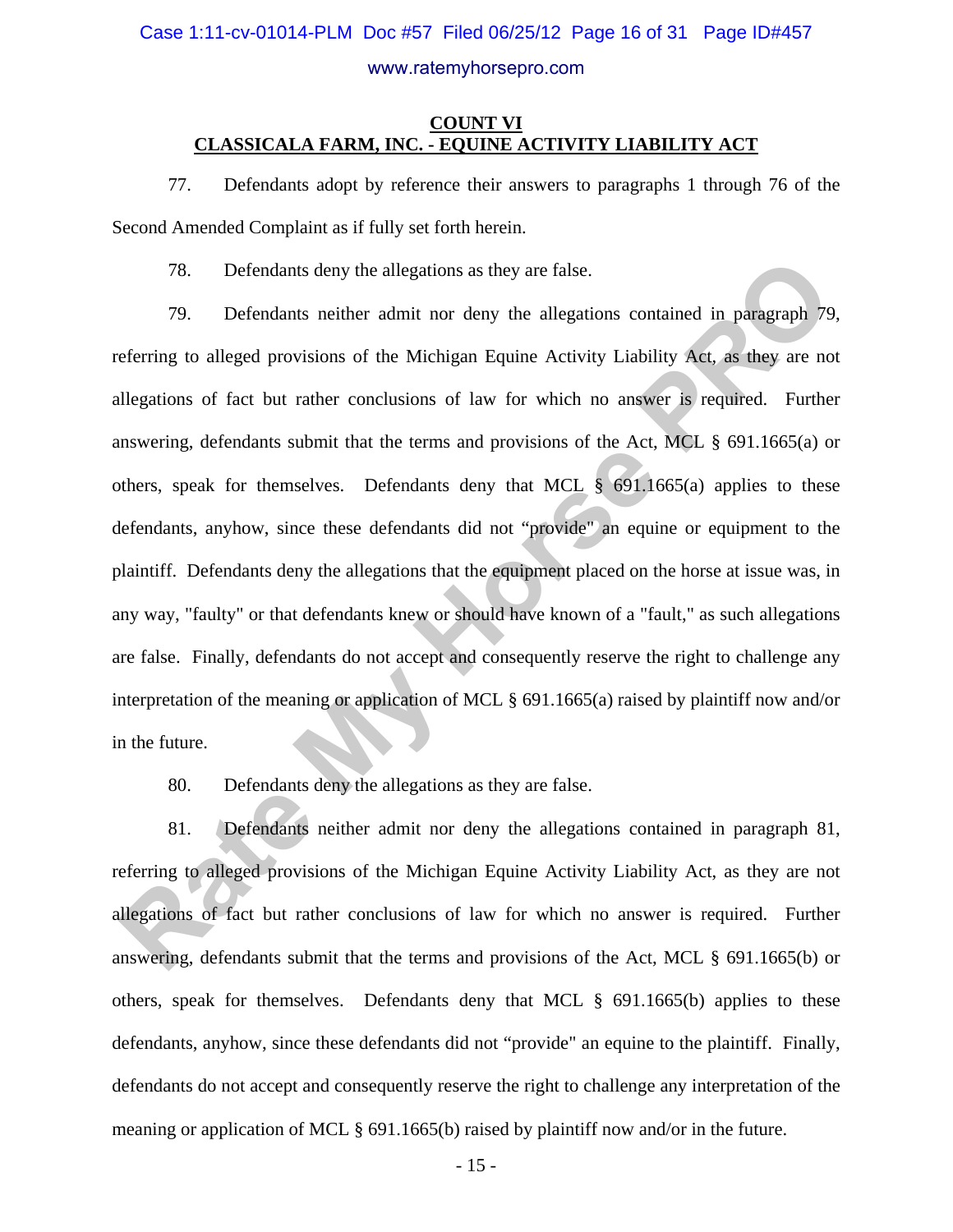# Case 1:11-cv-01014-PLM Doc #57 Filed 06/25/12 Page 17 of 31 Page ID#458 www.ratemyhorsepro.com

82. Defendants deny the allegations as they are false.

83. Defendants neither admit nor deny the allegations contained in paragraph 83, referring to alleged provisions of the Michigan Equine Activity Liability Act, as they are not allegations of fact but rather conclusions of law for which no answer is required. Further answering, defendants submit that the terms and provisions of the Act, MCL § 691.1665(d) or others, speak for themselves. Finally, defendants do not accept and consequently reserve the right to challenge any interpretation of the meaning or application of MCL § 691.1665(d) raised by plaintiff now and/or in the future.

84. Defendants deny the allegations, including sub-parts (a) through (h), as they are false. Further, defendants specifically object to the vague reference in paragraph 84(h) to defendants being "*otherwise negligent*" as it lacks specificity and fails to state a claim; defendants demand that this reference be stricken.

85. Defendants neither admit nor deny the allegations contained in paragraph 85, referring to "[a]s a direct and proximate result of one or more of the foregoing negligent acts and/or omissions of defendant" as they are not allegations of fact but rather conclusions of law for which no answer is required. Further answering, defendants deny the allegations as they are false to the extent that they state, suggest, or infer that defendants violated any legal duties or committed any negligent or unlawful acts or omissions. Finally, defendants neither admit nor deny the allegations regarding plaintiff's alleged damages as defendants are without sufficient knowledge and information to form a belief as to the truth thereof but leave plaintiff to her proofs; defendants deny the allegations as they are false to the extent that they state, suggest, or infer that defendants are liable for any alleged damages, breached any duty owed to the plaintiff and/or that defendants, or either of them, are liable in any way. **Example 5** and the contraints consisted by the set with the terms and provisions of the Act, MCI. § 691.1665(d) on the set when the terms and provisions of the Act, MCI. § 691.1665(d) on the set allows a speak for themsel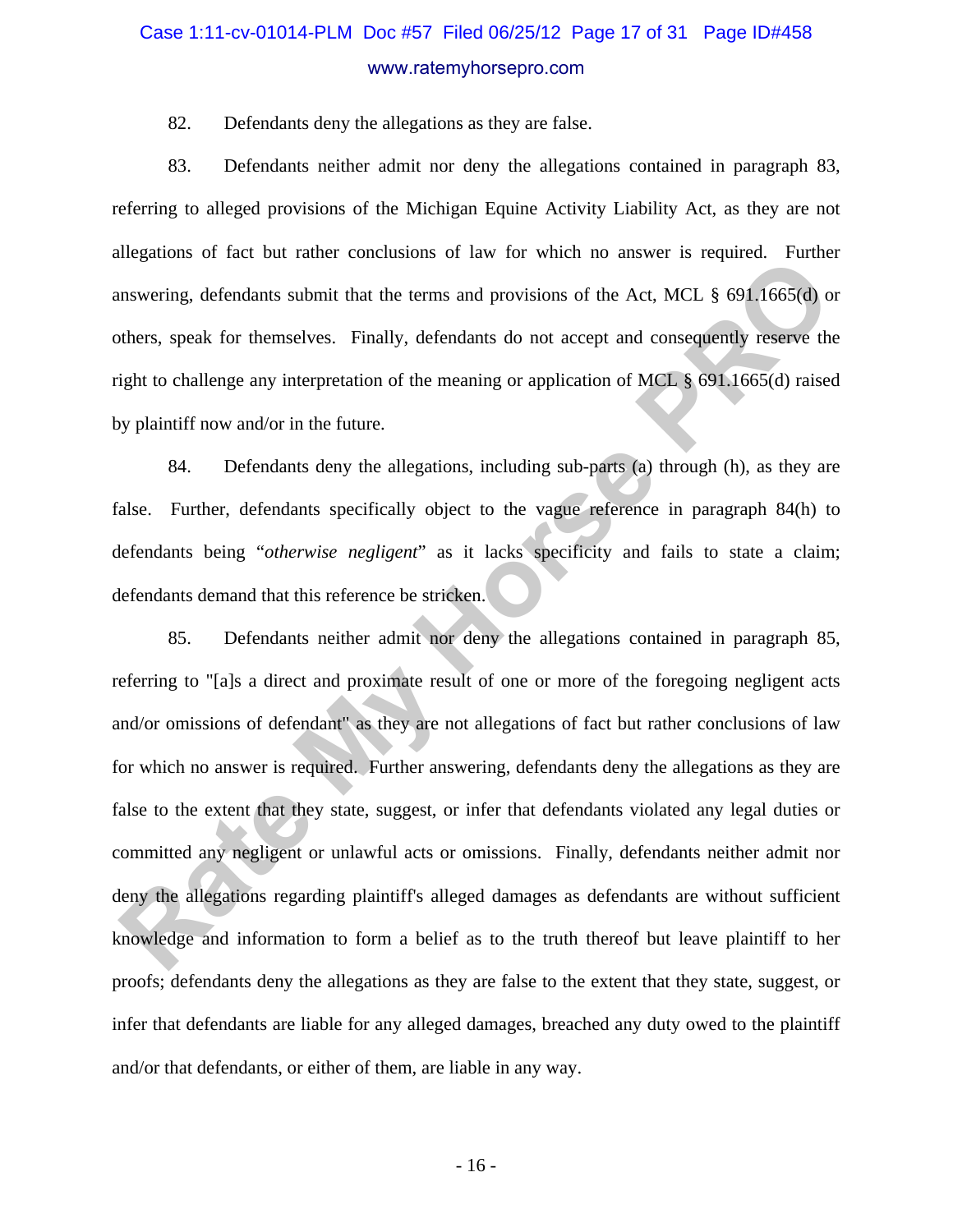# Case 1:11-cv-01014-PLM Doc #57 Filed 06/25/12 Page 18 of 31 Page ID#459 www.ratemyhorsepro.com

WHEREFORE, defendants A. Kristiina Burkhart and Classicala Farm, Inc., respectfully request that this Honorable Court enter an Order dismissing the plaintiff's Second Amended Complaint in its entirety and awarding these defendants their court costs, including attorney fees.

### **COUNT VII HOLLY BORDEAU - NEGLIGENCE**

86. Defendants adopt by reference their answers to paragraphs 1 through 85 of the Second Amended Complaint as if fully set forth herein.

87. Defendants neither admit nor deny the allegations in paragraph 87 of the Second Amended Complaint as they are asserted against a different party, Holly Bordeau, and, as pled, have no application to these defendants.

88. Defendants neither admit nor deny the allegations in paragraph 88 of the Second Amended Complaint, including sub-parts (a) through (g), as they are asserted against a different party, Holly Bordeau, and, as pled, have no application to these defendants. **Rate My Horse PRO**

89. Defendants neither admit nor deny the allegations in paragraph 89 of the Second Amended Complaint as they are asserted against a different party, Holly Bordeau, and, as pled, have no application to these defendants.

WHEREFORE, defendants A. Kristiina Burkhart and Classicala Farm, Inc., respectfully request that this Honorable Court enter an Order dismissing the plaintiff's Second Amended Complaint in its entirety and awarding these defendants their court costs, including attorney fees.

### **COUNT VIII HOLLY BORDEAU - EQUINE ACTIVITY LIABILITY ACT**

90. Defendants adopt by reference their answers to paragraphs 1 through 89 of the Second Amended Complaint as if fully set forth herein.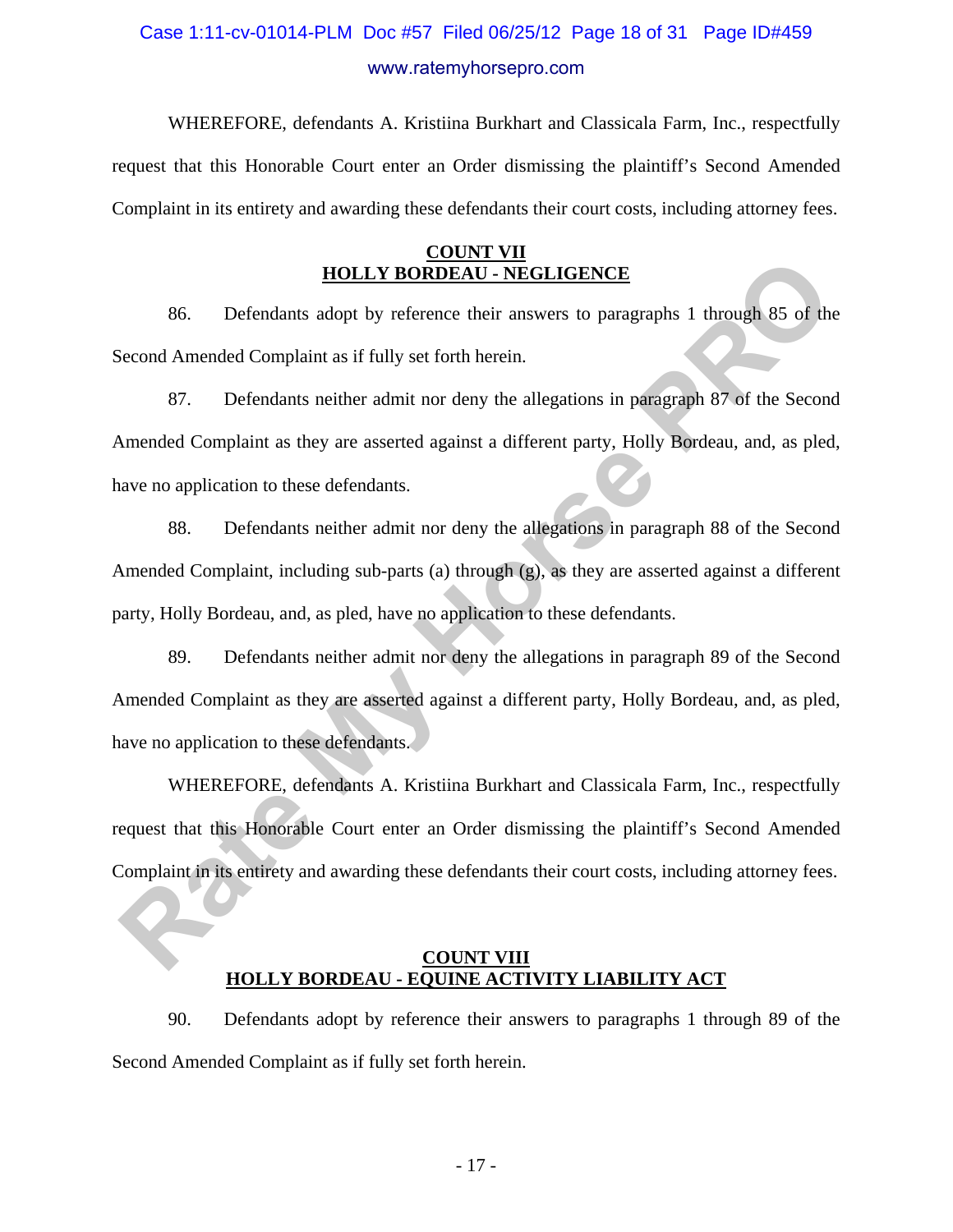# Case 1:11-cv-01014-PLM Doc #57 Filed 06/25/12 Page 19 of 31 Page ID#460 www.ratemyhorsepro.com

91. Defendants neither admit nor deny the allegations in paragraph 91 of the Second Amended Complaint as they are asserted against a different party, Holly Bordeau, and, as pled, have no application to these defendants.

92. Defendants neither admit nor deny the allegations in paragraph 92 of the Second Amended Complaint as they are asserted against a different party, Holly Bordeau, and, as pled, have no application to these defendants.

93. Defendants neither admit nor deny the allegations in paragraph 93 of the Second Amended Complaint as they are asserted against a different party, Holly Bordeau, and, as pled, have no application to these defendants.

94. Defendants neither admit nor deny the allegations in paragraph 94 of the Second Amended Complaint as they are asserted against a different party, Holly Bordeau, and, as pled, have no application to these defendants. Figure 2.2. Detendinal nexter domin not overy the direguitors in paragraph 92 of the Second<br>
Rameded Complaint as they are asserted against a different party, Holly Bordeau, and, as pled<br>
are no application to these defend

95. Defendants neither admit nor deny the allegations in paragraph 95 of the Second Amended Complaint as they are asserted against a different party, Holly Bordeau, and, as pled, have no application to these defendants.

96. Defendants neither admit nor deny the allegations in paragraph 96 of the Second Amended Complaint as they are asserted against a different party, Holly Bordeau, and, as pled, have no application to these defendants.

97. Defendants neither admit nor deny the allegations in paragraph 97 of the Second Amended Complaint, including sub-parts (a) through  $(g)$ , as they are asserted against a different party, Holly Bordeau, and, as pled, have no application to these defendants.

98. Defendants neither admit nor deny the allegations in paragraph 98 of the Second Amended Complaint as they are asserted against a different party, Holly Bordeau, and, as pled, have no application to these defendants.

- 18 -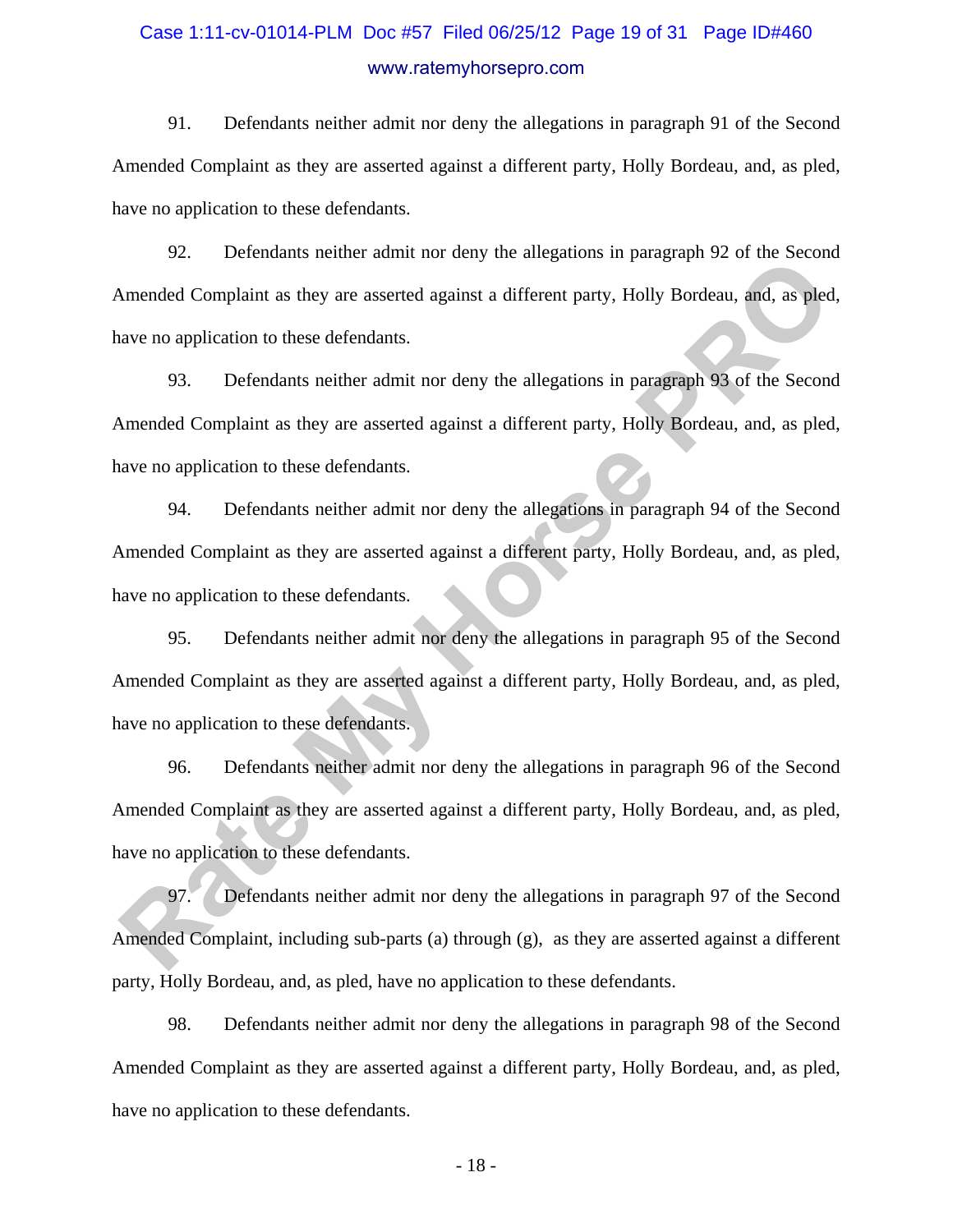# Case 1:11-cv-01014-PLM Doc #57 Filed 06/25/12 Page 20 of 31 Page ID#461 www.ratemyhorsepro.com

WHEREFORE, defendants A. Kristiina Burkhart and Classicala Farm, Inc., respectfully request that this Honorable Court enter an Order dismissing the plaintiff's Second Amended Complaint in its entirety and awarding these defendants their court costs, including attorney fees.

### **COUNT IX ALLISON BISHOP - NEGLIGENCE**

99. Defendants adopt by reference their answers to paragraphs 1 through 98 of the Second Amended Complaint as if fully set forth herein.

100. Defendants neither admit nor deny the allegations in paragraph 100 of the Second Amended Complaint as they are asserted against a different party, Allison Bishop, and, as pled, have no application to these defendants. **RATE ATT AND ATTAINT AND ATTAINMENT AND ATTAINMENT AND ATTAINMENT AND ATTAINMENT AND ATTAINMENT AS SECOND A MEMORIAL SET ATTAINS AND A SECOND AND A SECOND AND AND A SECOND AND AND A SECOND AND AND AND AND AND AND AND AND** 

101. Defendants neither admit nor deny the allegations in paragraph 101 of the Second Amended Complaint, including sub-parts (a) through (g), as they are asserted against a different party, Allison Bishop, and, as pled, have no application to these defendants.

102. Defendants neither admit nor deny the allegations in paragraph 102 of the Second Amended Complaint as they are asserted against a different party, Allison Bishop, and, as pled, have no application to these defendants.

WHEREFORE, defendants A. Kristiina Burkhart and Classicala Farm, Inc., respectfully request that this Honorable Court enter an Order dismissing the plaintiff's Second Amended Complaint in its entirety and awarding these defendants their court costs, including attorney fees.

### **COUNT X ALLISON BISHOP - EQUINE ACTIVITY LIABILITY ACT**

103. Defendants adopt by reference their answers to paragraphs 1 through 102 of the Second Amended Complaint as if fully set forth herein.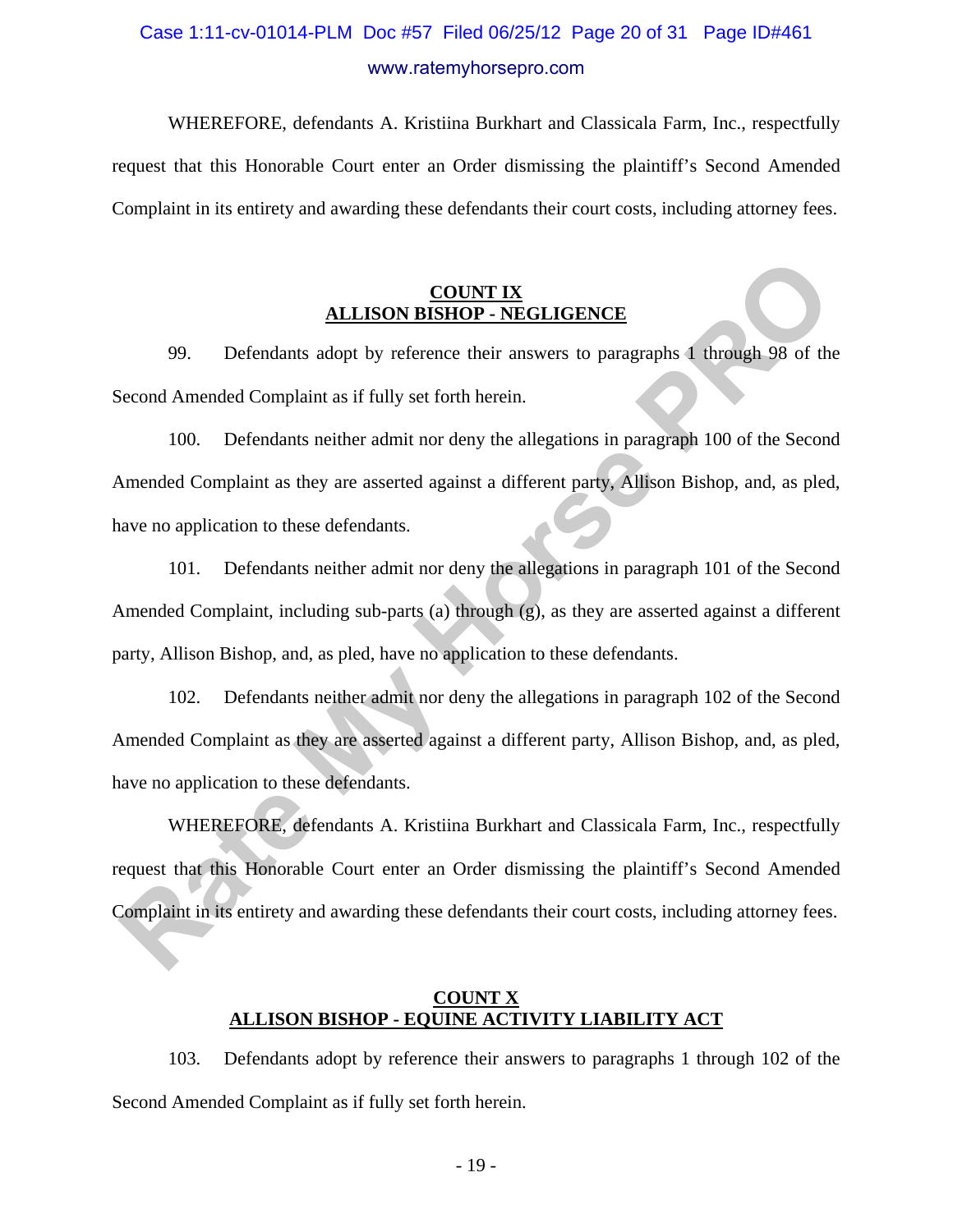# Case 1:11-cv-01014-PLM Doc #57 Filed 06/25/12 Page 21 of 31 Page ID#462 www.ratemyhorsepro.com

104. Defendants neither admit nor deny the allegations in paragraph 104 of the Second Amended Complaint as they are asserted against a different party, Allison Bishop, and, as pled, have no application to these defendants.

105. Defendants neither admit nor deny the allegations in paragraph 105 of the Second Amended Complaint as they are asserted against a different party, Allison Bishop, and, as pled, have no application to these defendants.

106. Defendants neither admit nor deny the allegations in paragraph 106 of the Second Amended Complaint as they are asserted against a different party, Allison Bishop, and, as pled, have no application to these defendants.

107. Defendants neither admit nor deny the allegations in paragraph 107 of the Second Amended Complaint as they are asserted against a different party, Allison Bishop, and, as pled, have no application to these defendants. From Constant of the Rate and The Using the distances in panguapa From Constrained Complaint as they are asserted against a different party, Allison Bishop, and, as pled<br>ave no application to these defendants.<br>
106. Defend

108. Defendants neither admit nor deny the allegations in paragraph 108 of the Second Amended Complaint as they are asserted against a different party, Allison Bishop, and, as pled, have no application to these defendants.

109. Defendants neither admit nor deny the allegations in paragraph 109 of the Second Amended Complaint as they are asserted against a different party, Allison Bishop, and, as pled, have no application to these defendants.

110. Defendants neither admit nor deny the allegations in paragraph 110 of the Second Amended Complaint, including sub-parts (a) through  $(g)$ , as they are asserted against a different party, Allison Bishop, and, as pled, have no application to these defendants.

111. Defendants neither admit nor deny the allegations in paragraph 111 of the Second Amended Complaint as they are asserted against a different party, Allison Bishop, and, as pled, have no application to these defendants.

- 20 -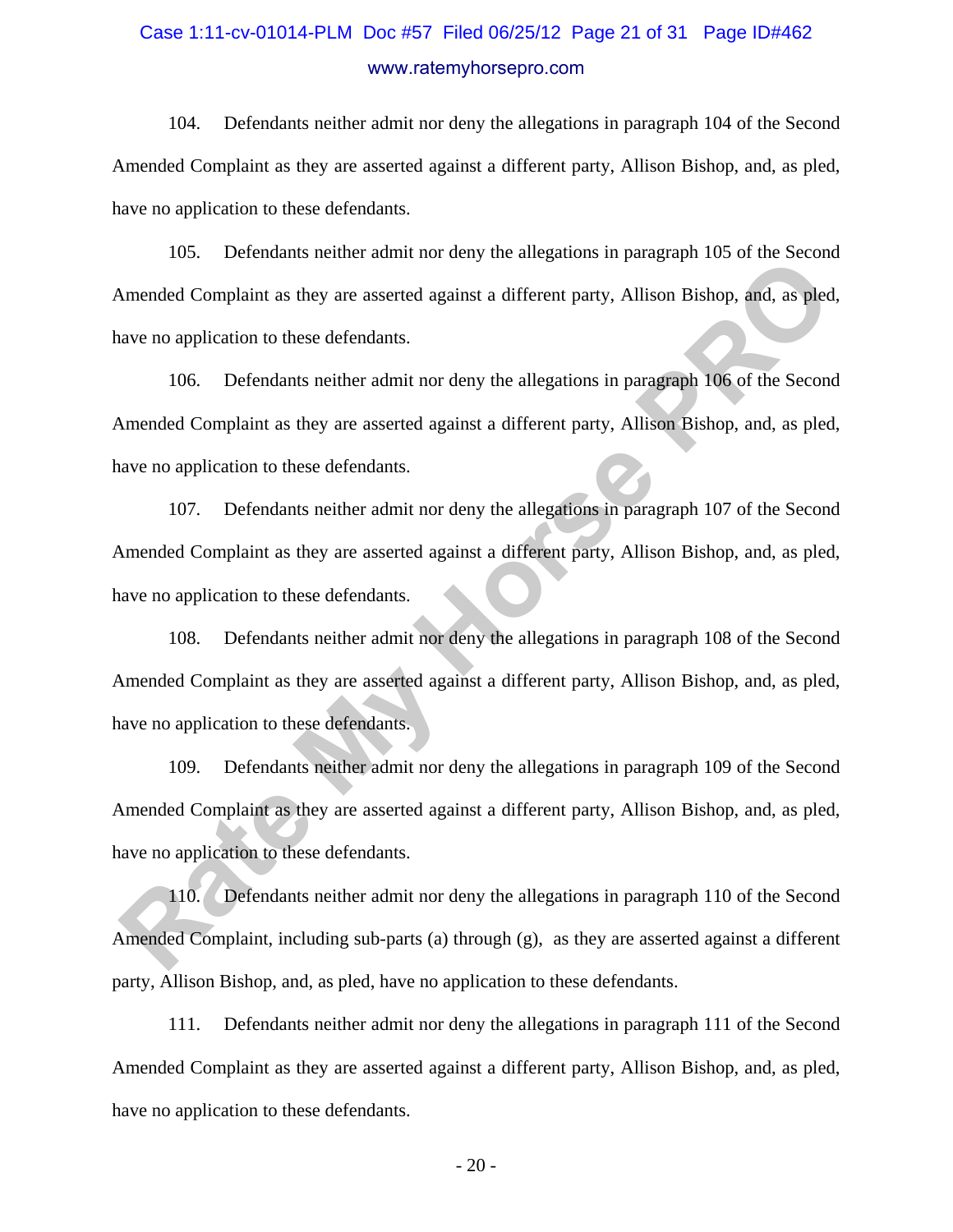# Case 1:11-cv-01014-PLM Doc #57 Filed 06/25/12 Page 22 of 31 Page ID#463 www.ratemyhorsepro.com

WHEREFORE, defendants A. Kristiina Burkhart and Classicala Farm, Inc., respectfully request that this Honorable Court enter an Order dismissing the plaintiff's Second Amended Complaint in its entirety and awarding these defendants their court costs, including attorney fees.

### **COUNT XI SKYE YELSKY WILLIAMS - NEGLIGENCE**

112. Defendants adopt by reference their answers to paragraphs 1 through 111 of the Second Amended Complaint as if fully set forth herein.

113. Defendants neither admit nor deny the allegations in paragraph 113 of the Second Amended Complaint as they are asserted against a different party, Skye Yelsky Williams, and, as pled, have no application to these defendants.

114. Defendants neither admit nor deny the allegations in paragraph 114 of the Second Amended Complaint as they are asserted against a different party, Skye Yelsky Williams, and, as pled, have no application to these defendants. **RATE YELSKY WILLIAMS - NEGLIGENCE**<br>
112. Defendants adopt by reference their answers to paragraphs 1 through 111 of the<br>
Econd Amended Complaint as if fully set forth herein.<br>
113. Defendants neither admit nor deny the al

115. Defendants neither admit nor deny the allegations in paragraph 115 of the Second Amended Complaint as they are asserted against a different party, Skye Yelsky Williams, and, as pled, have no application to these defendants.

WHEREFORE, defendants A. Kristiina Burkhart and Classicala Farm, Inc., respectfully request that this Honorable Court enter an Order dismissing the plaintiff's Second Amended Complaint in its entirety and awarding these defendants their court costs, including attorney fees.

### **COUNT XII SKYE YELSKY WILLIAMS - EQUINE ACTIVITY LIABILITY ACT**

116. Defendants adopt by reference their answers to paragraphs 1 through 116 of the Second Amended Complaint as if fully set forth herein.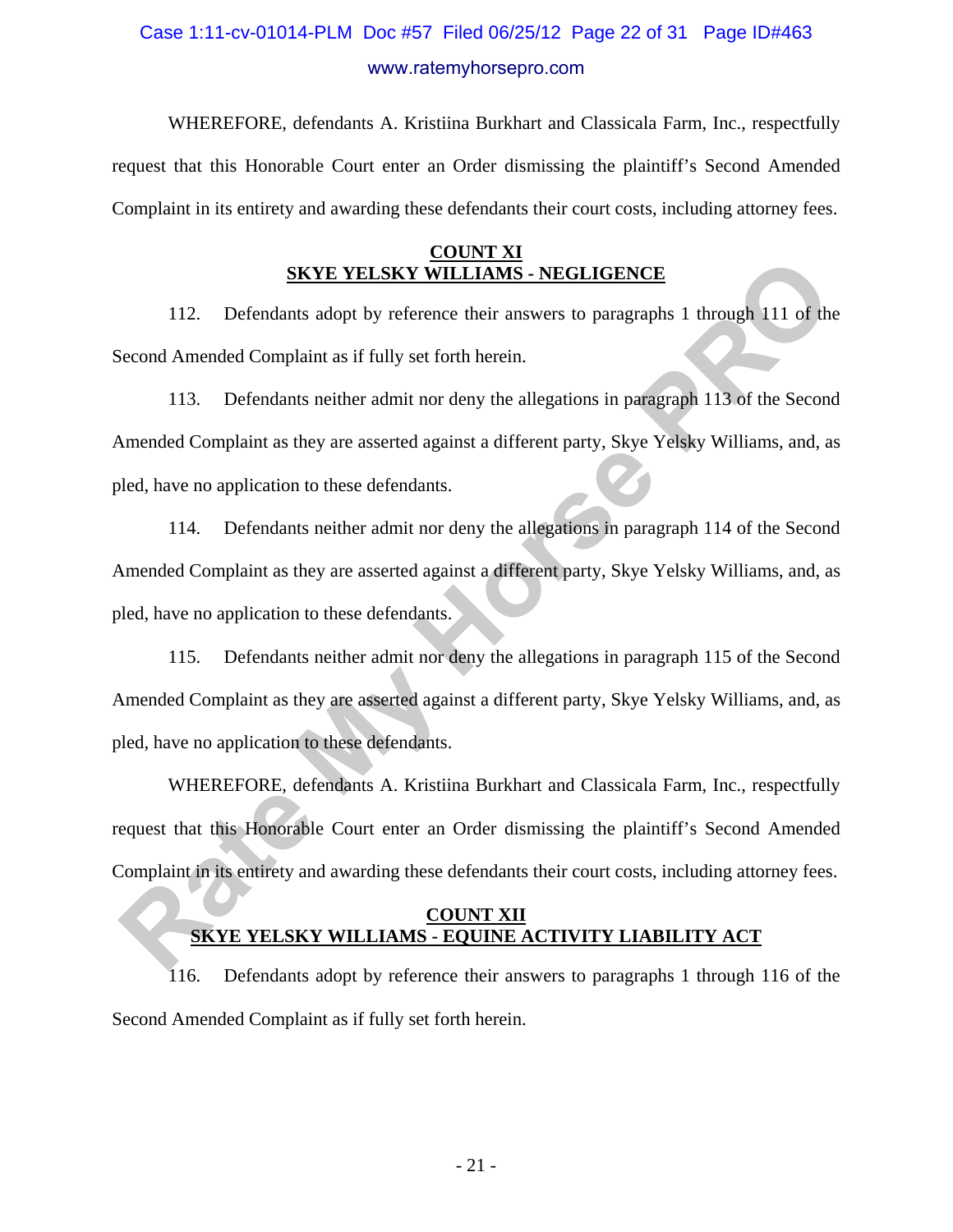# Case 1:11-cv-01014-PLM Doc #57 Filed 06/25/12 Page 23 of 31 Page ID#464 www.ratemyhorsepro.com

117. Defendants neither admit nor deny the allegations in paragraph 117 of the Second Amended Complaint as they are asserted against a different party, Skye Yelsky Williams, and, as pled, have no application to these defendants.

118. Defendants neither admit nor deny the allegations in paragraph 118 of the Second Amended Complaint as they are asserted against a different party, Skye Yelsky Williams, and, as pled, have no application to these defendants.

119. Defendants neither admit nor deny the allegations in paragraph 119 of the Second Amended Complaint as they are asserted against a different party, Skye Yelsky Williams, and, as pled, have no application to these defendants.

120. Defendants neither admit nor deny the allegations in paragraph 120 of the Second Amended Complaint as they are asserted against a different party, Skye Yelsky Williams, and, as pled, have no application to these defendants. These Detenants neither leading to early are imaginate in panguapa Tro or as becomes<br>
Rated, have no application to these defendants.<br>
119. Defendants neither admit nor deny the allegations in paragraph 119 of the Second<br>

WHEREFORE, defendants A. Kristiina Burkhart and Classicala Farm, Inc., respectfully request that this Honorable Court enter an Order dismissing the plaintiff's Second Amended Complaint in its entirety and awarding these defendants their court costs, including attorney fees.

### **COUNT XIII JUDY YELSKY - NEGLIGENCE**

121. These defendants adopts by reference their answers to paragraphs 1 through 120 of the Second Amended Complaint as if fully set forth herein.

122. Defendants neither admit nor deny the allegations in paragraph 122 of the Second Amended Complaint as they are asserted against a different party, Judy Yelsky, and, as pled, have no application to these defendants.

123. Defendants neither admit nor deny the allegations in paragraph 123 of the Second Amended Complaint as they are asserted against a different party, Judy Yelsky, and, as pled, have no application to these defendants.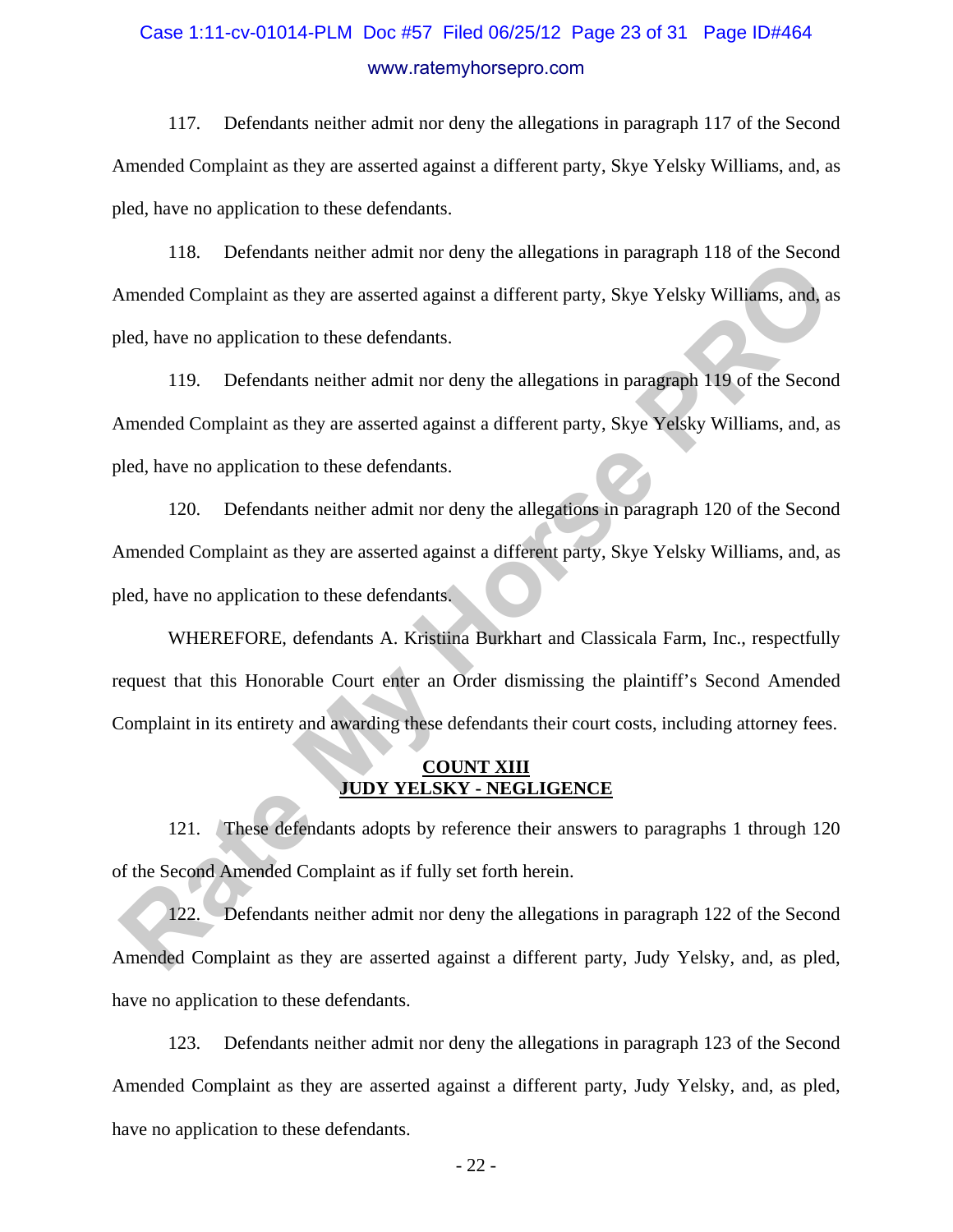# Case 1:11-cv-01014-PLM Doc #57 Filed 06/25/12 Page 24 of 31 Page ID#465 www.ratemyhorsepro.com

124. Defendants neither admit nor deny the allegations in paragraph 124 of the Second Amended Complaint as they are asserted against a different party, Judy Yelsky, and, as pled, have no application to these defendants.

WHEREFORE, defendants A. Kristiina Burkhart and Classicala Farm, Inc., respectfully request that this Honorable Court enter an Order dismissing the plaintiff's Second Amended Complaint in its entirety and awarding these defendants their court costs, including attorney fees.

### **COUNT XIV UNITED STATES EQUESTRIAN FEDERATION, INC. - NEGLIGENCE**

.

125. Defendants adopt by reference their answers to paragraphs 1 through 124 of the Second Amended Complaint as if fully set forth herein.

126. Defendants neither admit nor deny the allegations in paragraph 126 of the Second Amended Complaint as they are asserted against a different party, the United States Equestrian Federation, Inc., and, as pled, have no application to these defendants.

127. Defendants neither admit nor deny the allegations in paragraph 127 of the Second Amended Complaint, including sub-parts (a) through (c), as they are asserted against a different party, the United States Equestrian Federation, Inc., and, as pled, have no application to these defendants. **Rate Constrainers** 71: National Danian Constraint Paint Tement Representation of the properties alternative metastane in the properties (COINT MY). Completed Completion in its entirety and avarding these defendants their

128. Defendants neither admit nor deny the allegations in paragraph 128 of the Second Amended Complaint as they are asserted against a different party, the United States Equestrian Federation, Inc., and, as pled, have no application to these defendants.

WHEREFORE, defendants A. Kristiina Burkhart and Classicala Farm, Inc., respectfully request that this Honorable Court enter an Order dismissing the plaintiff's Second Amended Complaint in its entirety and awarding these defendants their court costs, including attorney fees.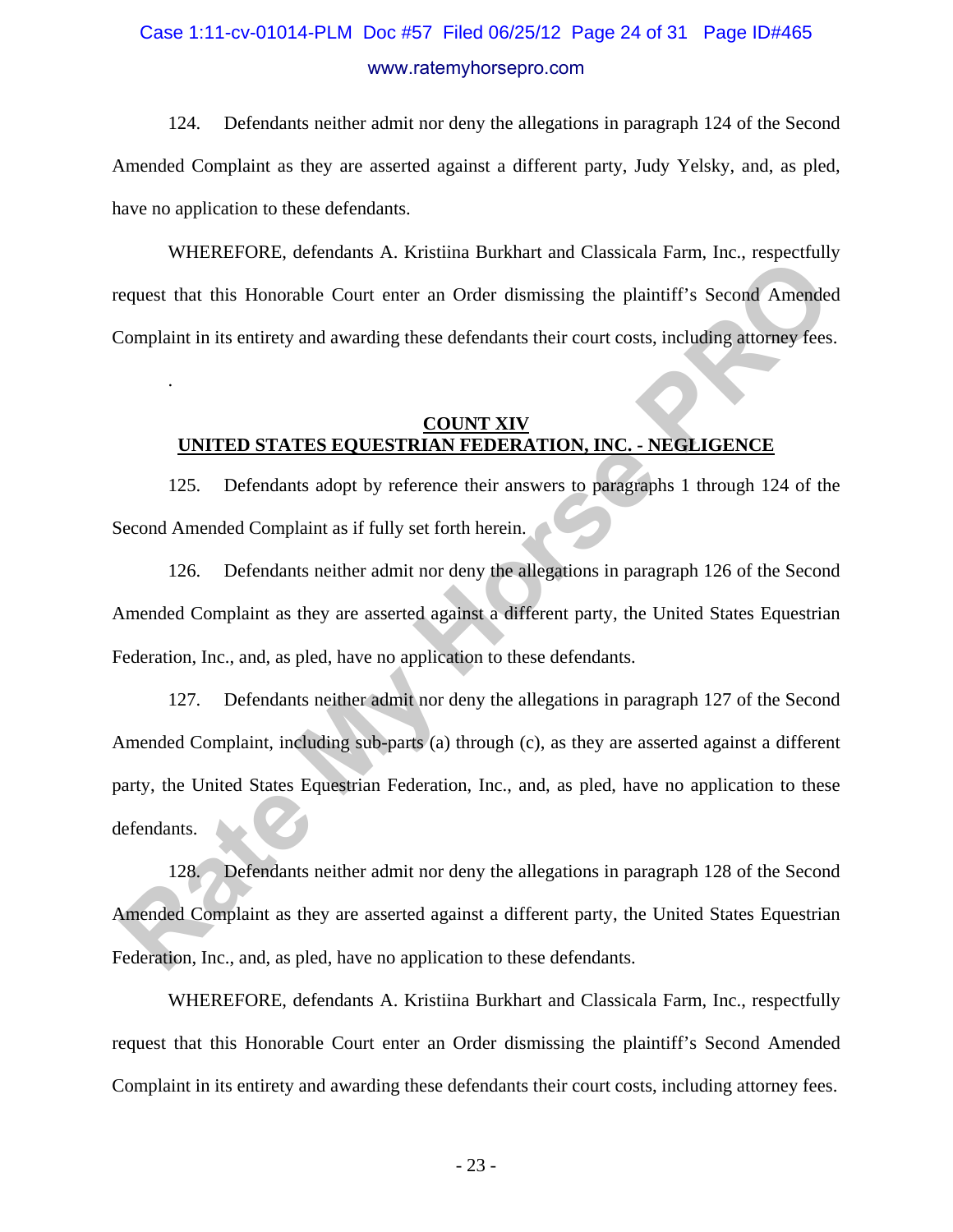# Case 1:11-cv-01014-PLM Doc #57 Filed 06/25/12 Page 25 of 31 Page ID#466 www.ratemyhorsepro.com

### **COUNT XIV**

# **UNITED STATES EQUESTRIAN FEDERATION, INC. - EQUINE ACTIVITY LIABILITY ACT**

129. Defendants adopt by reference their answers to paragraphs 1 through 128 of the Second Amended Complaint as if fully set forth herein.

130. Defendants neither admit nor deny the allegations in paragraph 130 of the Second Amended Complaint as they are asserted against a different party, the United States Equestrian Federation, Inc., and, as pled, have no application to these defendants.

131. Defendants neither admit nor deny the allegations in paragraph 131 of the Second Amended Complaint as they are asserted against a different party, the United States Equestrian Federation, Inc., and, as pled, have no application to these defendants.

132. Defendants neither admit nor deny the allegations in paragraph 132 of the Second Amended Complaint as they are asserted against a different party, the United States Equestrian Federation, Inc., and, as pled, have no application to these defendants.

133. Defendants neither admit nor deny the allegations in paragraph 133 of the Second Amended Complaint, including sub-parts (a) through (c), as they are asserted against a different party, the United States Equestrian Federation, Inc., and, as pled, have no application to these defendants. 129. Defendants adopt by reference their answers to paragraphs 1 through 128 of the<br>Second Amended Complaint as if fully set forth herein.<br>
130. Defendants neither admit nor deny the allegations in paragraph 130 of the Sec

134. Defendants neither admit nor deny the allegations in paragraph 134 of the Second Amended Complaint as they are asserted against a different party, the United States Equestrian Federation, Inc., and, as pled, have no application to these defendants..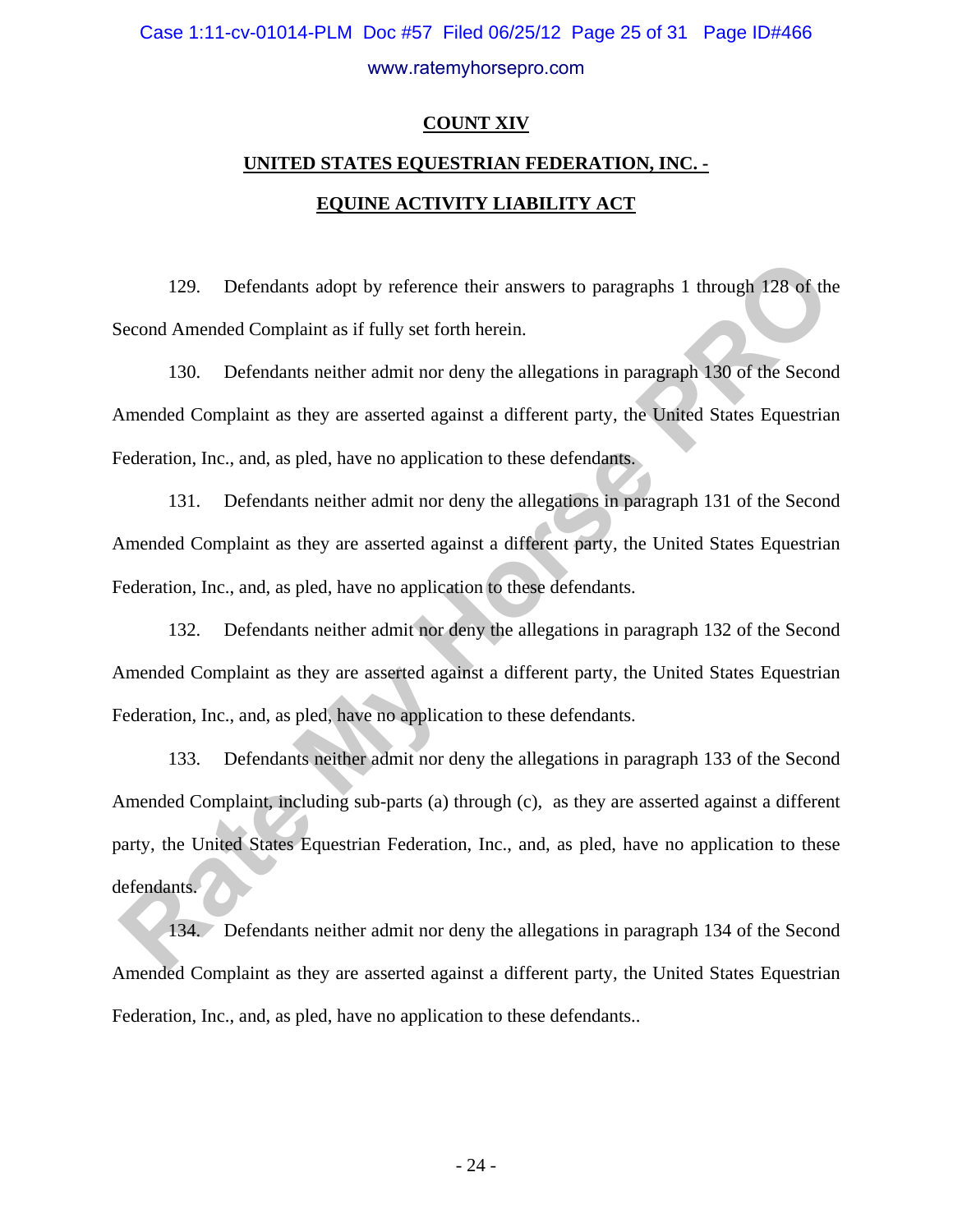# Case 1:11-cv-01014-PLM Doc #57 Filed 06/25/12 Page 26 of 31 Page ID#467 www.ratemyhorsepro.com

WHEREFORE, defendants A. Kristiina Burkhart and Classicala Farm, Inc., respectfully

request that this Honorable Court enter an Order dismissing the plaintiff's Second Amended Complaint in its entirety and awarding these defendants their court costs, including attorney fees.

> FOSTER, SWIFT, COLLINS & SMITH, P.C. Attorneys for Defendants A. Kristiina Burkhart and Classicala Farm, Inc.

Dated: June 25, 2012 By: /s/ Julie I. Fershtman Julie I. Fershtman (P 39282) Liza C. Moore (P 72240) 32300 Northwestern Highway, Suite 230 Farmington Hills, MI 48334 (248) 539-9900 jfershtman@fosterswift.com lmoore@fosterswift.com

### **AFFIRMATIVE DEFENSES**

 In further answer, and by way of affirmative defense, defendants A. Kristiina Burkhart and Classicala Farm, Inc., by their attorneys FOSTER, SWIFT, COLLINS & SMITH, P.C., state that they will or may rely upon the following defenses if applicable and if supported by facts to be determined through discovery: FOSTER, SWIFT, COLLINS & SMITH, P.C.<br>
Attorneys for Defendants A. Kristiina Burkhart and<br>
Classicala Farm, Inc.<br>
28. 2012<br>
By: <u>Ev Julie I. Fershtman</u><br>
29282<br>
Liza C. More (P 22240)<br>
12:20 Northwestern Highway, Suite 230<br>

A. Plaintiff has failed to state a claim upon which relief can be granted.

B. Plaintiff's Second Amended Complaint is barred, in whole or in part, since plaintiff assumed the risks of any or all of the activities at issue, including, *but not limited to*, the inherent risks associated with and/or inherent in the activities.

C. Plaintiff's Second Amended Complaint is barred, in whole or in part, since these defendants owed no duty to plaintiff.

D. Plaintiff's Second Amended Complaint is barred, in whole or in part, since these defendants breached no duty to plaintiff.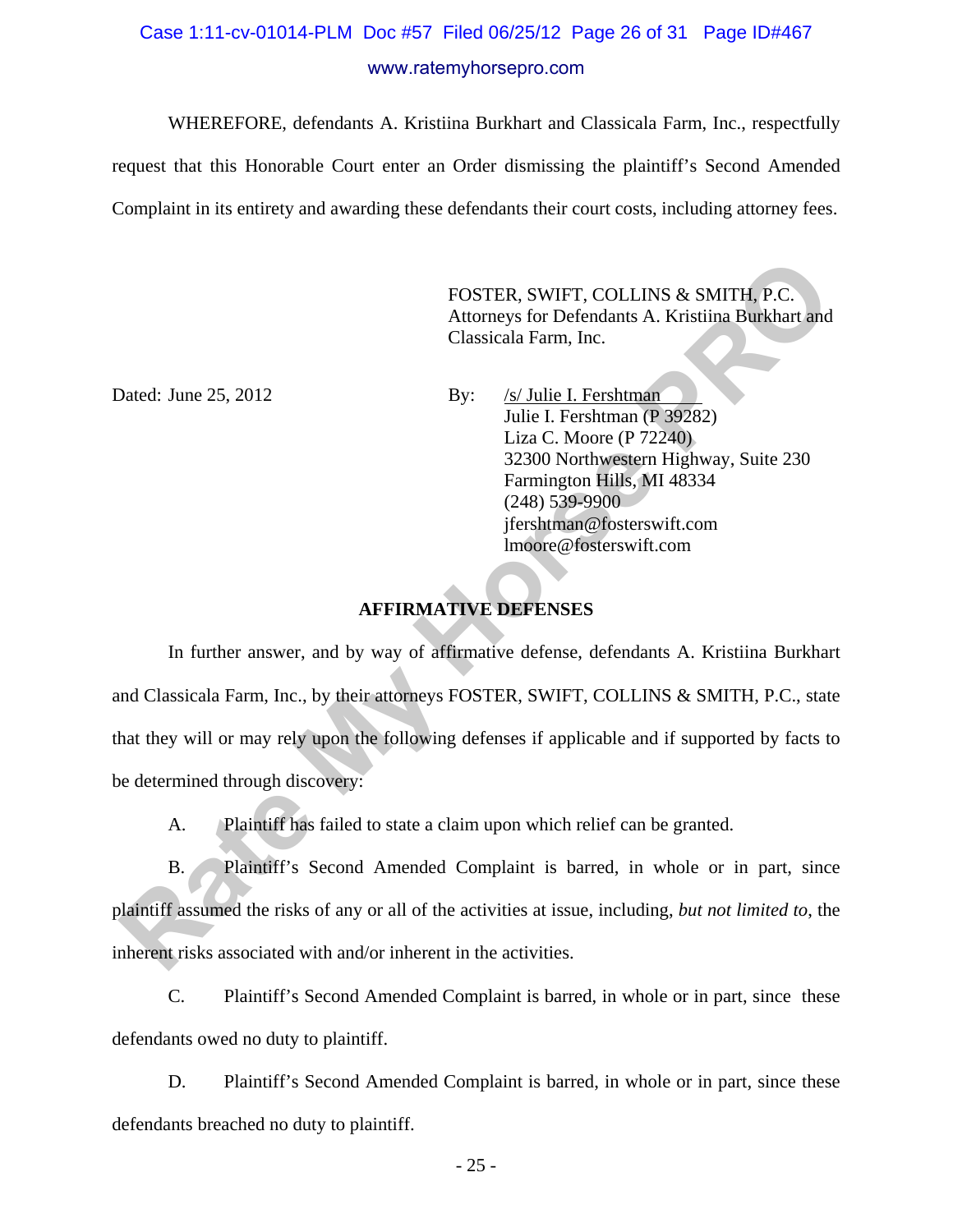# Case 1:11-cv-01014-PLM Doc #57 Filed 06/25/12 Page 27 of 31 Page ID#468 www.ratemyhorsepro.com

E. Plaintiff's Second Amended Complaint is barred, in whole or in part, since it fails to plead a cause of action under the Michigan Equine Activity Liability Act, M.C.L. § 691.1661, *et seq.*, which is the plaintiff's exclusive remedy for such an equine-related matter.

F. Plaintiff's Second Amended Complaint is barred, in whole or in part, since the incident at issue arose from an "inherent risk of an equine activity" within the meaning of the Michigan Equine Activity Liability Act, M.C.L. § 691.1661, *et seq.*, and because plaintiff assumed the "inherent" and other risks of the activity.

G. To the extent that plaintiff's First Amended Complaint is somehow found to state a claim for "faulty tack or equipment" under the Michigan Equine Activity Liability Act, MCL § 691.1665(a), such claims should be dismissed because the equipment on the horse at issue was in excellent condition and was properly adjusted. **Rate Assumes and The Constrainer Constrainer Source, in state Constrainer and Source Constrainer and Source Professor Product at issue arose from an "inherent risk of an equine activity" within the meaning of the Michigan** 

H. Plaintiff's First Amended Complaint is barred, in whole or in part, since plaintiff's claims based on "reasonable and prudent efforts " under the Michigan Equine Activity Liability Act, MCL § 691.1665(b), are inapplicable since neither of these defendants supplied or "provided" an equine to the plaintiff.

I. To the extent that plaintiff's First Amended Complaint is somehow found to state a claim under the "reasonable and prudent efforts " exception of the Michigan Equine Activity Liability Act, MCL § 691.1665(a), such claims should be dismissed because the horse was suitably trained and properly matched with co-defendant Skye Yelsky Williams as a rider.

J. Plaintiff's Second Amended Complaint is barred, in whole or in part, by the Michigan Equine Activity Liability Act, M.C.L. § 691.1661, *et seq*., and defendants claim all rights, privileges, and immunities available under this statute.

K. Plaintiff's Second Amended Complaint is barred, in whole or in part, because plaintiff has improperly pled cause of action, and actual counts throughout the Second Amended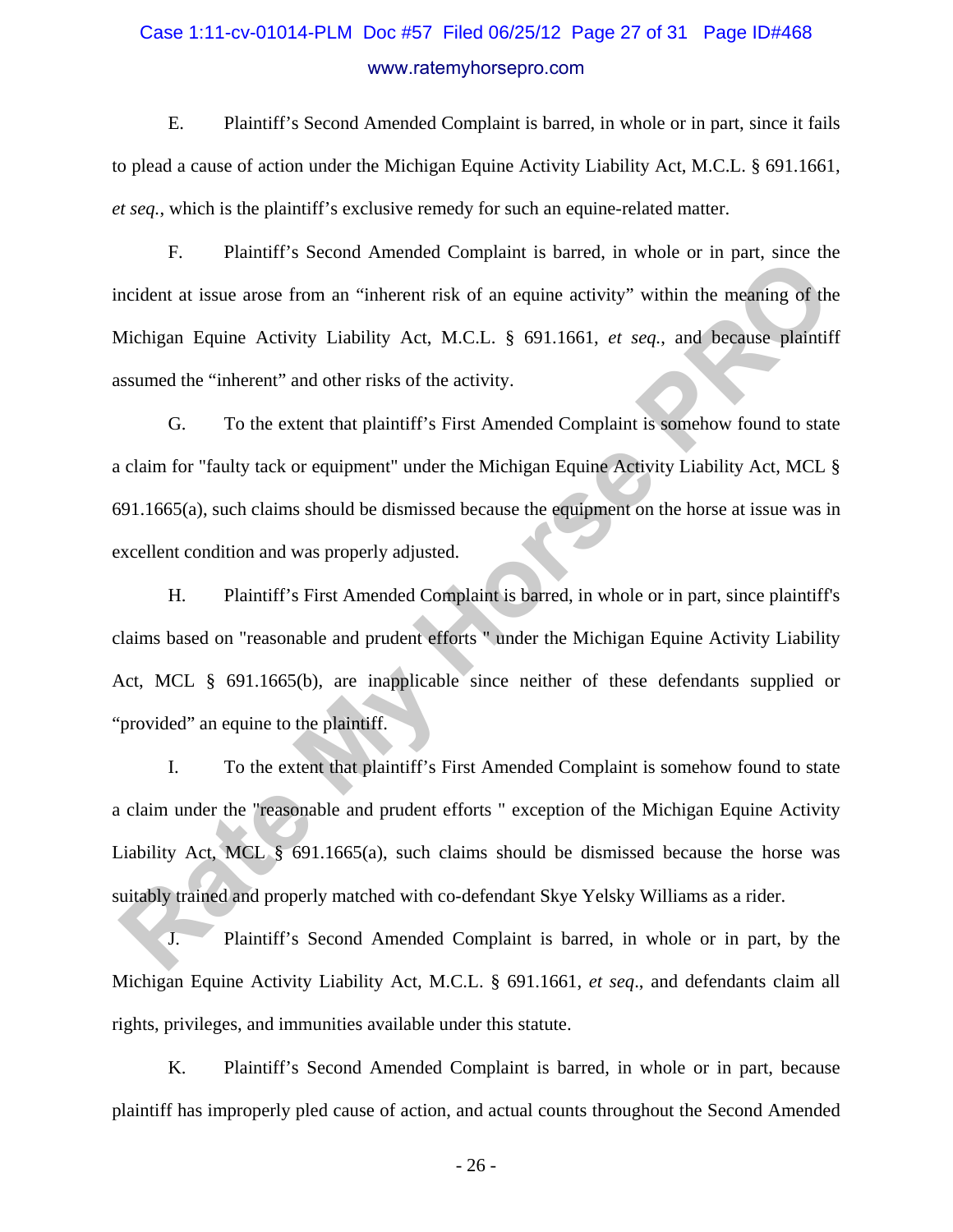# Case 1:11-cv-01014-PLM Doc #57 Filed 06/25/12 Page 28 of 31 Page ID#469 www.ratemyhorsepro.com

Complaint, for common-law negligence, but the Michigan Equine Activity Liability Act, M.C.L. § 691.1661, *et seq.,* has made common-law causes of action obsolete or otherwise preempted. Defendants demand, accordingly, that such counts within the Second Amended Complaint alleging common-law negligence be stricken and dismissed.

L. Plaintiff's Second Amended Complaint is barred, in whole or in part, because plaintiff has alleged in numerous allegations of the Second Amended Complaint that defendants were "*otherwise negligent*." Defendants demand, accordingly, that such counts within the Second Amended Complaint be stricken and dismissed for lack of specificity and for failing to state a claim. **Rate Constrained Example 1.5 Second Amended Complaint is barred, in whole or in part, because<br>
1. Plaintiff's Second Amended Complaint is barred, in whole or in part, because<br>
Hataliff has alleged in numerous allegations** 

M. Plaintiff's Second Amended Complaint is barred, in whole or in part, since plaintiff has failed to mitigate her damages.

N. Plaintiff's Second Amended Complaint is barred, in whole or in part, since the injuries and damages alleged in the Second Amended Complaint were proximately caused by the sole, contributory, and/or comparative negligence or wrongdoing of the plaintiff herself.

O. Alternatively, plaintiff's Second Amended Complaint is barred, in whole or in part, since damages alleged in the Second Amended Complaint were proximately caused by the negligence or culpable acts of others over whom defendants have no control.

P. Plaintiff's Second Amended Complaint is barred, in whole or in part, since the Arabian mare at issue had no history of prior "vicious or dangerous" conduct and was otherwise qualified to enter the horse show class at issue; to the extent that the horse was not so qualified on that particular day, that was a decision for plaintiff, as the judge, to make.

Q. Plaintiff's Second Amended Complaint is barred, in whole or in part, since defendants and others employed by them or acting on their behalf exercised, at all times, reasonable care.

- 27 -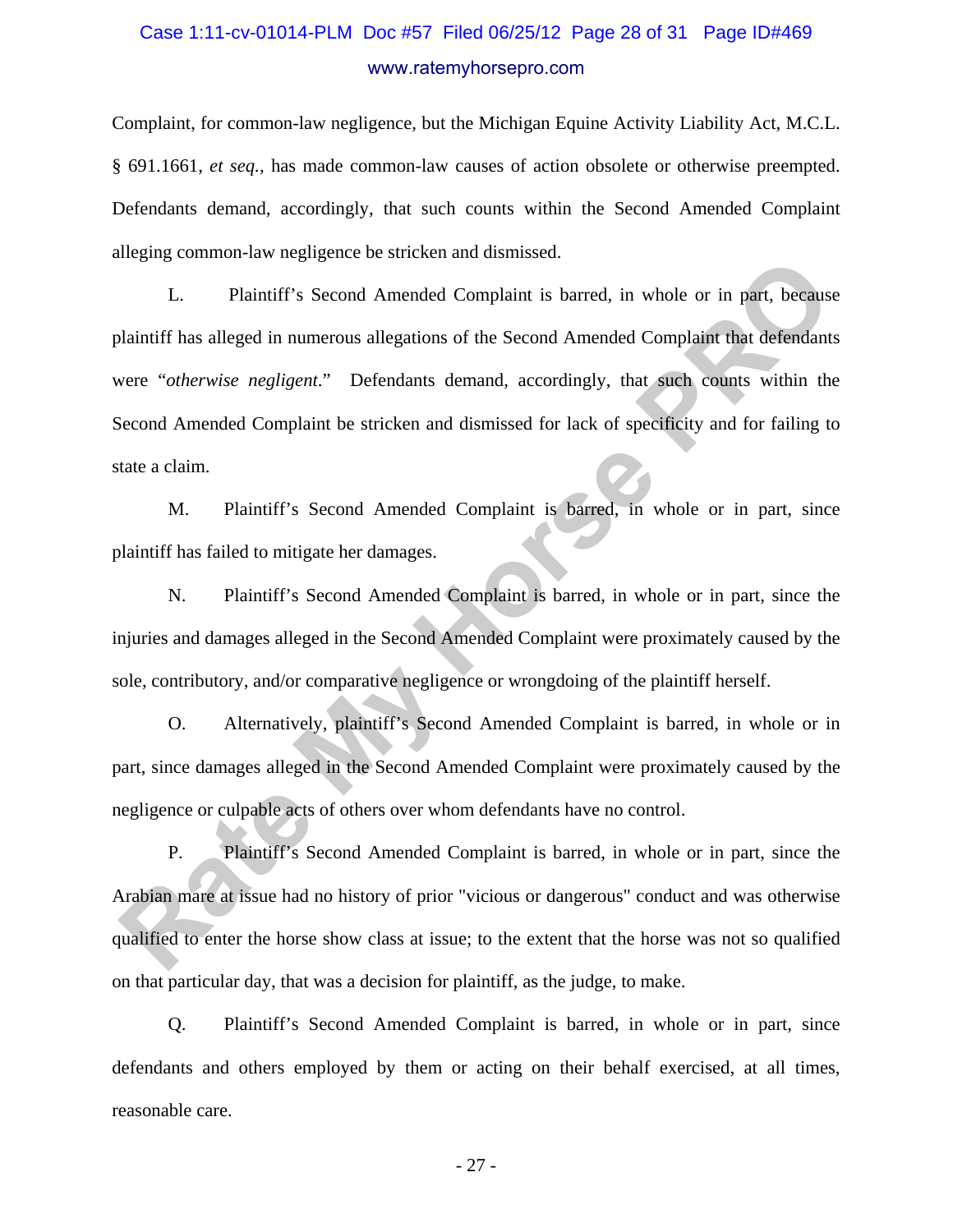# Case 1:11-cv-01014-PLM Doc #57 Filed 06/25/12 Page 29 of 31 Page ID#470 www.ratemyhorsepro.com

R. Plaintiff's Second Amended Complaint is barred, in whole or in part, since it fails to state legally-cognizable duties breached by these defendants.

S. Plaintiff's Second Amended Complaint is barred, in whole or in part, because plaintiff, herself, breached legal and/or legally enforceable duties to others at the horse show.

T. Plaintiff's Second Amended Complaint is barred, in whole or in part, because plaintiff violated rules and/or regulations applicable to horse show judges imposed on her by the U.S. Equestrian Federation.

U. Plaintiff's Second Amended Complaint is barred, in whole or in part, due to plaintiff's failure to prove proximate cause.

V. Plaintiff's Second Amended Complaint is barred, in whole or in part, since defendants took all reasonable precautions and measures and exercised the required degree of care.

W. Any damages sought by plaintiff for economic loss including, but without limitation, medical expenses, rehabilitation services, loss of earnings, loss of earning capacity, or other economic loss, were paid or are payable by a collateral source and defendants, therefore, are entitled to a set-off or a credit for the amount of these damages in accordance with the statutes in such cases made and provided, including MCL § 600.6303. Defendants claim all rights available under all applicable collateral source rules. T. Plaintiff's Second Amended Complaint is barred, in whole or in part, because<br>T. Plaintiff's Second Amended Complaint is barred, in whole or in part, because<br>alainiiff violated rules and/or regulations applicable to hors

X. Defendants claim all rights and privileges available under Michigan's tort reform amendments, which became effective in 1996, including, but not limited to, MCL § 600.6301, *et seq*., and Michigan Tort Reform Legislation Public Act 249 of 1996, Public Act 161 of 1995 and Public Act 222 of 1995.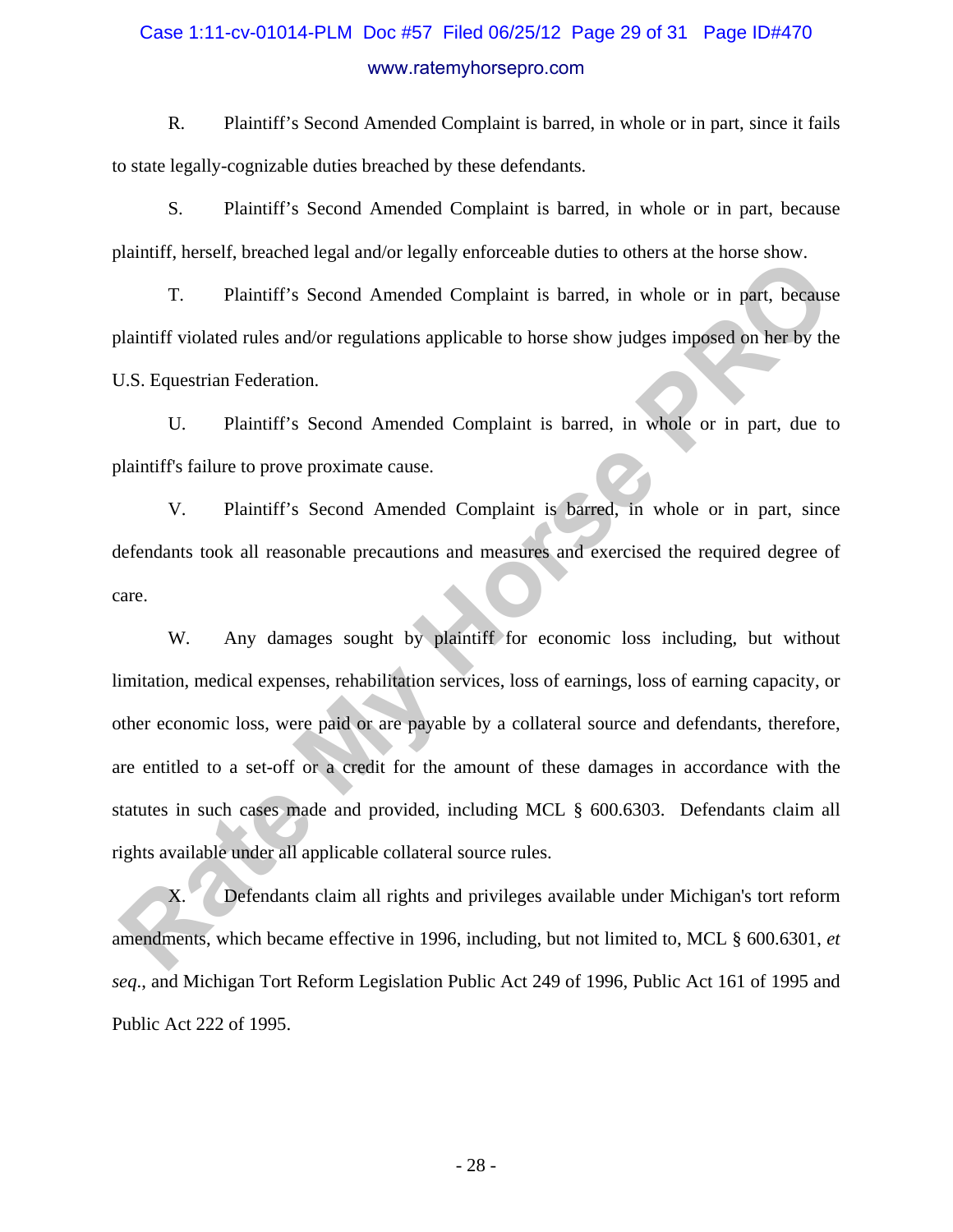# Case 1:11-cv-01014-PLM Doc #57 Filed 06/25/12 Page 30 of 31 Page ID#471 www.ratemyhorsepro.com

Y. Plaintiff's Second Amended Complaint is barred, in whole or in part, since plaintiff has suffered no monetary damages attributable to any alleged acts or omissions of these defendants.

Z. Plaintiff's Second Amended Complaint is barred, in whole or in part, because plaintiff was greater than fifty (50%) percent comparatively negligent and is barred from recovery pursuant to MCL § 600.2529. **Rate Assessment Constrained Complaint B** cancel in the Section Party occurs<br>
alaintiff was greater than fifty (50%) percent comparatively negligent and is barred from<br>
ecovery pursuant to MCL § 600.2529.<br>
AA. Plaintiff's

AA. Plaintiff's Second Amended Complaint is barred, in whole or in part, by the equitable doctrines of laches, waiver, estoppel, and/or unclean hands.

BB. Defendants reserve the right to amend their Answer to plead further or other Affirmative Defenses after a reasonable opportunity for discovery.

> FOSTER, SWIFT, COLLINS & SMITH, P.C. Attorneys for Defendants A. Kristiina Burkhart and Classicala Farm, Inc.

Dated: June 25, 2012 By: /s/ Julie I. Fershtman Julie I. Fershtman (P 39282) Liza C. Moore (P 72240) 32300 Northwestern Highway, Suite 230 Farmington Hills, MI 48334 Telephone: (248) 539-9900 E-mail: jfershtman@fosterswift.com E-mail: lmoore@fosterswift.com